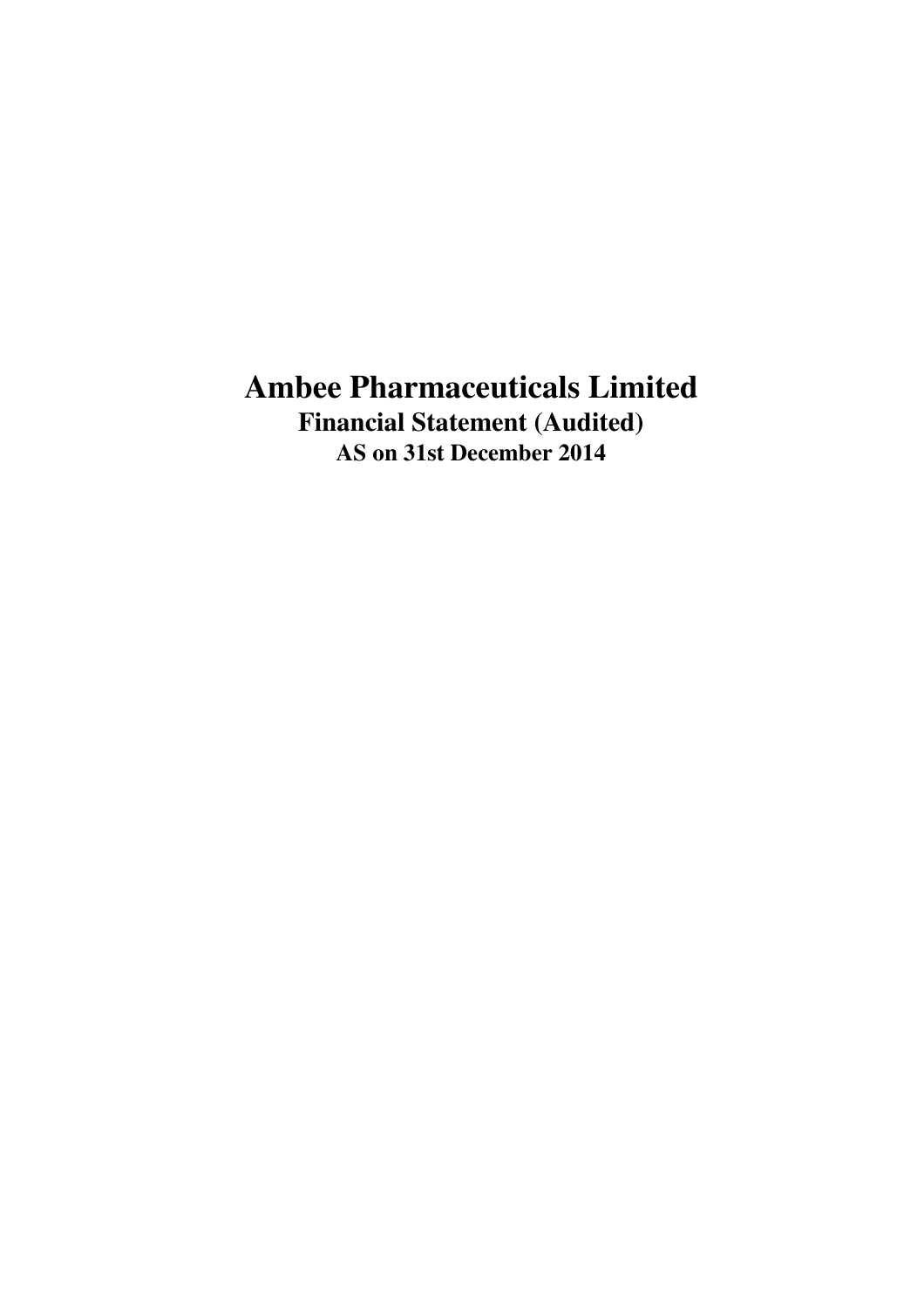#### **AMBEE PHARMACEUTICALS LIMITED**

### **Statement of Financial Position as at 31 December, 2014.**

| <b>Particulars</b>                                                | <b>Notes</b> | <b>Amount in Taka</b> |              |  |
|-------------------------------------------------------------------|--------------|-----------------------|--------------|--|
|                                                                   |              | 31.12.2014            | 31.12.2013   |  |
| <b>ASSETS</b>                                                     |              |                       |              |  |
| Non-Current Assets                                                |              |                       |              |  |
| Property, Plant & Equipment (at carrying amount)                  | 4            | 46,951,704            | 48,808,929   |  |
| Capital Work in Progress (Plant and Machinery under Installation) |              | 2,772,648             |              |  |
| Total non-current assets                                          |              | 49,724,351            | 48,808,929   |  |
| <b>Current Assets</b>                                             |              |                       |              |  |
| Inventories                                                       | 5            | 183,503,117           | 133,329,534  |  |
| <b>Trade Receivables</b>                                          | 6            | 81,641,418            | 73, 261, 782 |  |
| Advances, Deposits and Pre-payments                               | 7            | 75,621,881            | 61,136,280   |  |
| Short Term Investment                                             |              | 10,900,003            | 10,000,000   |  |
| Cash & Cash Equivalents                                           | 8            | 15,676,469            | 13,425,258   |  |
| <b>Total current assets</b>                                       |              | 367, 342, 889         | 291,152,854  |  |
| <b>Total Assets</b>                                               |              | 417,067,240           | 339,961,783  |  |
| Equity and liabilities                                            |              |                       |              |  |
| Equity attributable to owners of the company                      |              |                       |              |  |
| Share Capital                                                     | 9            | 24,000,000            | 20,000,000   |  |
| Tax-Holiday Reserve                                               | 10           | 5,134,154             | 5,134,154    |  |
| <b>Retained Earnings</b>                                          |              | 28,968,472            | 28,445,300   |  |
| Total equity                                                      |              | 58,102,626            | 53,579,454   |  |
| Non-current liabilities                                           |              |                       |              |  |
| Deferred Tax                                                      |              | 8,319,966             | 8,507,788    |  |
| Total non-current liabilities                                     |              | 8,319,966             | 8,507,788    |  |
| <b>Current liabilities</b>                                        |              |                       |              |  |
| Short Term Credit Facility                                        | 11           | 224,568,768           | 141,189,131  |  |
| Interest Payable                                                  |              | 22,590,514            | 10,759,690   |  |
| Liabilities for Goods & Others                                    | 12           | 10,201,250            | 10,102,225   |  |
| Liabilities for Expenses                                          | 13           | 17,495,985            | 18,200,484   |  |
| Liabilities for Other Finance                                     |              | 41,347,364            | 67,523,044   |  |
| Provision for Income Tax                                          | 14           | 29,622,451            | 26,567,567   |  |
| Workers Profit Participation Fund                                 |              | 2,908,372             | 1,870,509    |  |
| <b>Unclaimed Dividend</b>                                         | 15           | 1,909,944             | 1,661,890    |  |
| Total current liabilities                                         |              | 350,644,649           | 277,874,541  |  |
| Total equity and liabilities                                      |              | 417,067,240           | 339,961,783  |  |

The accompanying notes form an integral part of these financial statements.

Approved and authorised for issue by the Board of Directors on 10 May, 2015 and signed for and on behalf of the Board :

> **(Naureen Aziz M. Bhai) Managing Director**

**(Nurjehan Hudda) (A. K. M. Khairul Aziz) Director Chief financial officer**

Subject to our separate report of even date.

 **Khan Wahab Shafique Rahman & Co.** Dhaka, 10 May, 2015. **Chartered Accountants**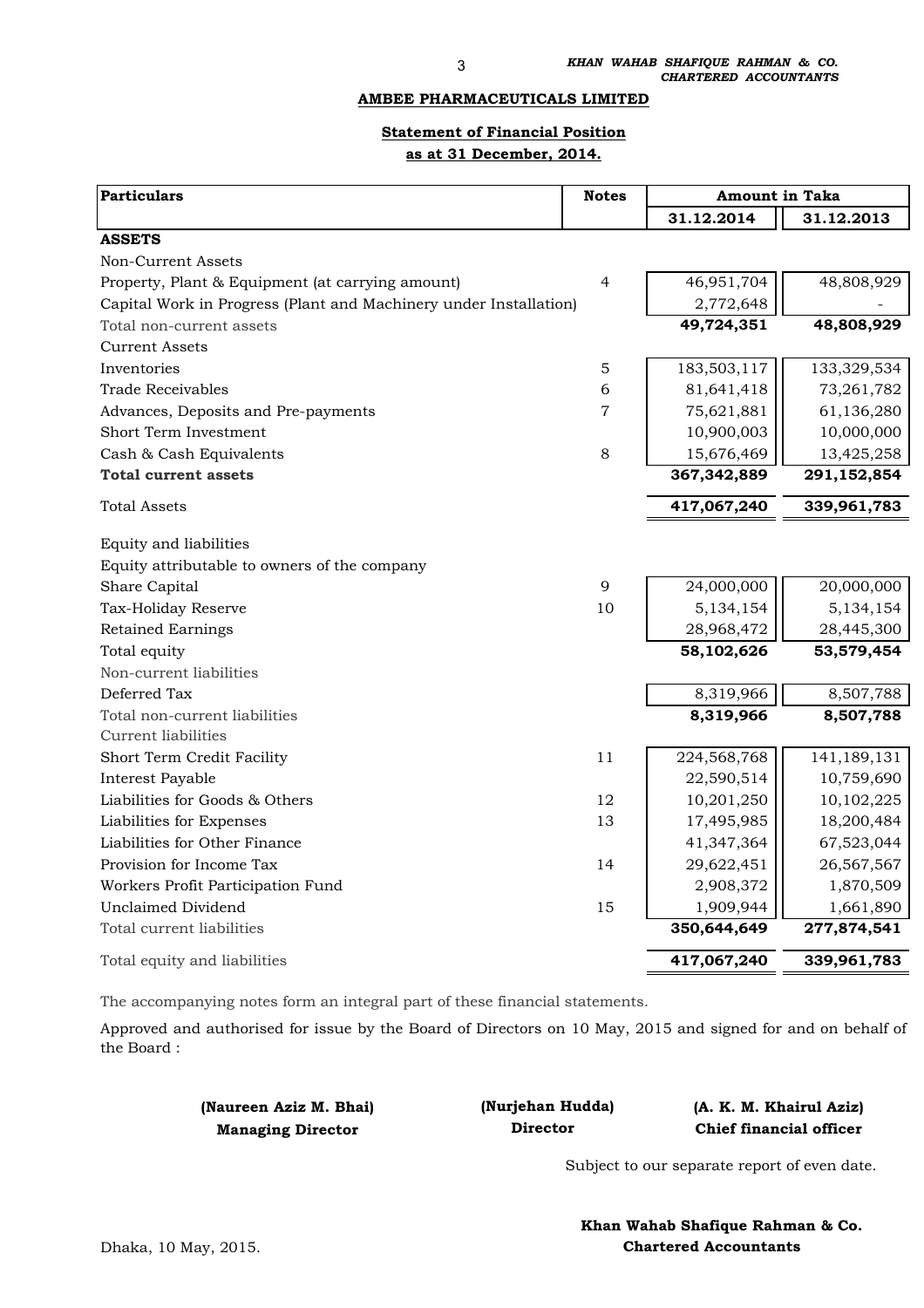#### **AMBEE PHARMACEUTICALS LIMITED**

#### **Statement of Comprehensive Income For the year ended 31 December, 2014.**

| <b>Particulars</b>                                    | <b>Notes</b> | Amount in Taka  |                 |  |  |
|-------------------------------------------------------|--------------|-----------------|-----------------|--|--|
|                                                       |              | 2014            | 2013            |  |  |
| <b>Revenue</b>                                        | 16           | 344,038,325     | 342,972,431     |  |  |
| Cost of Sales                                         | 17           | (161, 807, 685) | (163, 324, 226) |  |  |
| <b>Gross Profit</b>                                   |              | 182,230,640     | 179,648,205     |  |  |
| <b>Operating expenses</b>                             |              | (152, 874, 899) | (152, 791, 035) |  |  |
| <b>Administrative Expenses</b>                        | 18           | 20,014,464      | 18,689,414      |  |  |
| Selling, Distributuion & Marketing Expenses           | 19           | 132,860,435     | 134, 101, 621   |  |  |
| Profit from Operations                                |              | 29,355,740      | 26,857,170      |  |  |
| Non Operatng Income                                   | 20           | 1,027,204       |                 |  |  |
| <b>Finance Expenses</b>                               | 21           | (18, 618, 446)  | (14, 414, 988)  |  |  |
| <b>Impairmemt</b> of Assets                           |              | (827, 410)      |                 |  |  |
| Profit before contribution to WPPF                    |              | 10,937,088      | 12,442,182      |  |  |
| Contribution to WPPF                                  | 22           | (546, 854)      | (622, 109)      |  |  |
| Profit Before Tax                                     |              | 10,390,234      | 11,820,073      |  |  |
| <b>Income Tax Expenses</b>                            |              | (2,867,062)     | (3,919,698)     |  |  |
| Current Tax                                           |              | (3,054,884)     | (3,466,075)     |  |  |
| Deferred Tax                                          |              | 187,822         | (453, 623)      |  |  |
| Profit after Tax                                      |              | 7,523,172       | 7,900,375       |  |  |
| Other Comprehensive Income<br>Number of Shares        |              | 2,400,000       | 2,400,000       |  |  |
| Earnings per share (EPS) basic (Adjusted EPS of 2013) | 23           | 3.13            | 3.29            |  |  |

The accompanying notes form an integral part of this financial statements.

Approved and authorised for issue by the Board of Directors on 10 May, 2015 and signed for and on behalf of the Board :

**(Naureen Aziz M. Bhai) Managing Director** 

 **Director (Nurjehan Hudda)** **(A. K. M. Khairul Aziz) Chief financial officer**

Subject to our separate report of even date.

**Khan Wahab Shafique Rahman & Co. Chartered Accountants**

#### **AMBEE PHARMACEUTICALS LIMITED**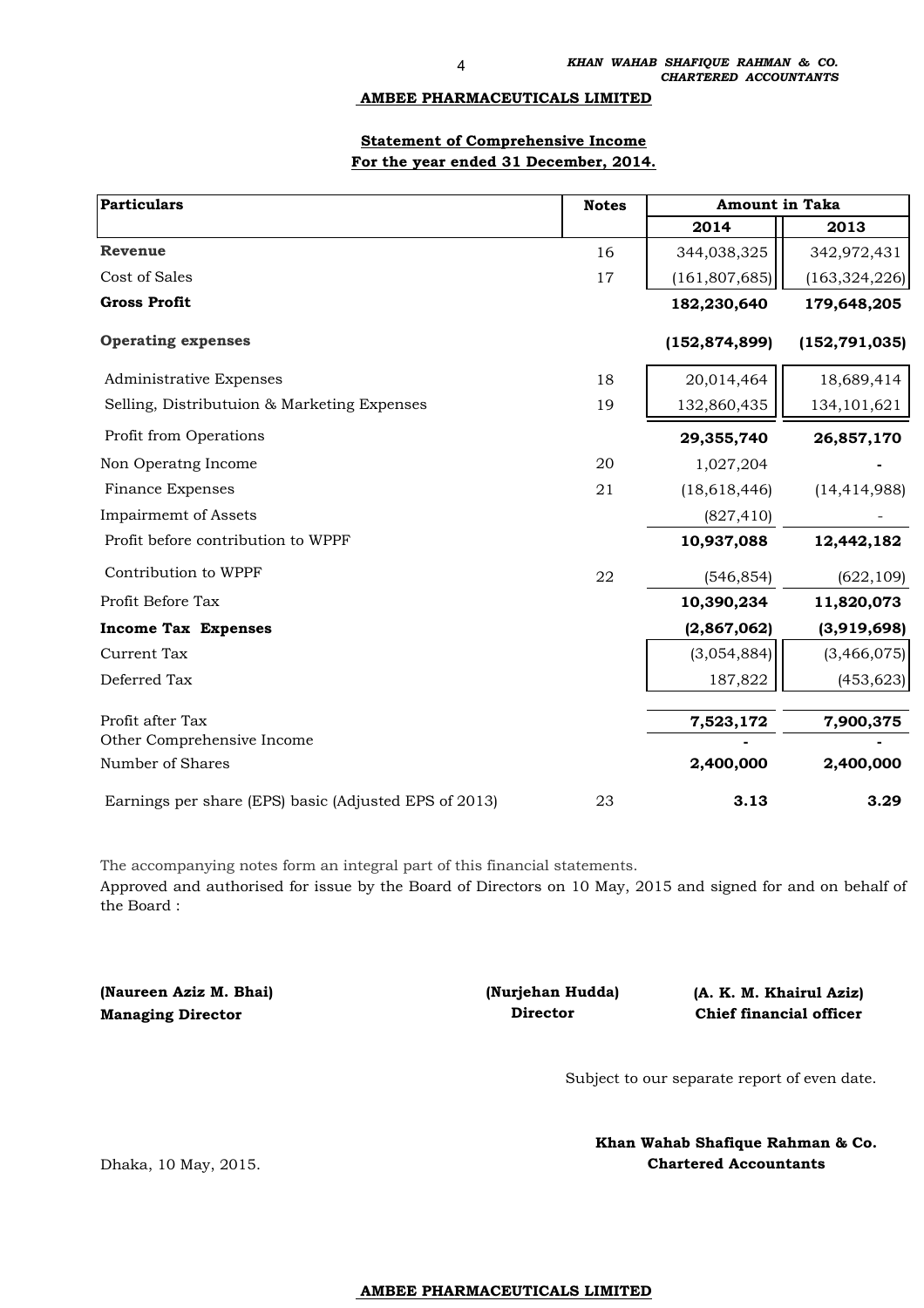### **Statement of Cash Flows For the year ended 31 December, 2014.**

| <b>Particulars</b>                                       |                 | <b>Amount in Taka</b> |  |  |  |
|----------------------------------------------------------|-----------------|-----------------------|--|--|--|
|                                                          | 2014            | 2013                  |  |  |  |
| <b>Cash Flows From Operating Activities :</b>            |                 |                       |  |  |  |
| Cash receipts from customers & others                    | 336,685,893     | 312,702,958           |  |  |  |
| Payments for costs, expenses & others                    | (275, 473, 705) | (292, 465, 117)       |  |  |  |
| Cash Generated from operating activities                 | 61,212,188      | 20,237,841            |  |  |  |
|                                                          |                 |                       |  |  |  |
| <b>Finance Expenses</b>                                  | (18, 618, 446)  | (14, 414, 988)        |  |  |  |
| Income tax paid                                          | (5,402,839)     | (3,698,392)           |  |  |  |
| Net cash Generated from operating activities             | 37,190,903      | 2,124,461             |  |  |  |
| Cash Flows From Investing Activities :                   |                 |                       |  |  |  |
| <b>Purchase of Fixed Assets</b>                          | (2, 339, 414)   | (770, 249)            |  |  |  |
| Plant and Machinery under Installation                   | (2,772,648)     |                       |  |  |  |
| Net cash (used in) / generated from investing activities | (5, 112, 062)   | (770, 249)            |  |  |  |
| <b>Cash Flows From Financing Activities :</b>            |                 |                       |  |  |  |
| Other Finance                                            | (26, 175, 681)  | 20,114,775            |  |  |  |
| Dividend paid                                            | (2,751,946)     | (6, 230, 806)         |  |  |  |
| Net cash used in financing activities                    | (28, 927, 627)  | 13,883,969            |  |  |  |
| Net change in Cash and Cash Equivalents                  | 3,151,214       | 15,238,181            |  |  |  |
| Cash and cash equivalents as at 1 January                | 23,425,258      | 8,187,077             |  |  |  |
| Cash and cash equivalents as at 31 December              | 26,576,472      | 23,425,258            |  |  |  |
|                                                          |                 |                       |  |  |  |
| Net Operating Cash Flow Per Share (Note -25)             | 15.50           | 1.06                  |  |  |  |
| <b>Components of Cash and Cash Equivalents</b>           |                 |                       |  |  |  |
| Cash and Cash Equivalents                                | 15,676,469      | 13,425,258            |  |  |  |
| Short Term Investment                                    | 10,900,003      | 10,000,000            |  |  |  |
| <b>Total Cash and Cash Equivalents</b>                   | 26,576,472      | 23,425,258            |  |  |  |

The accompanying notes form an integral part of this financial statements.

Approved and authorised for issue by the Board of Directors on 10 May, 2015 and signed for and on behalf of the Board :

| (Naureen Aziz M. Bhai)   | (Nurjehan Hudda) | (A. K. M. Khairul Aziz)        |
|--------------------------|------------------|--------------------------------|
| <b>Managing Director</b> | Director         | <b>Chief financial officer</b> |

Subject to our separate report of even date.

**Khan Wahab Shafique Rahman & Co. Chartered Accountants**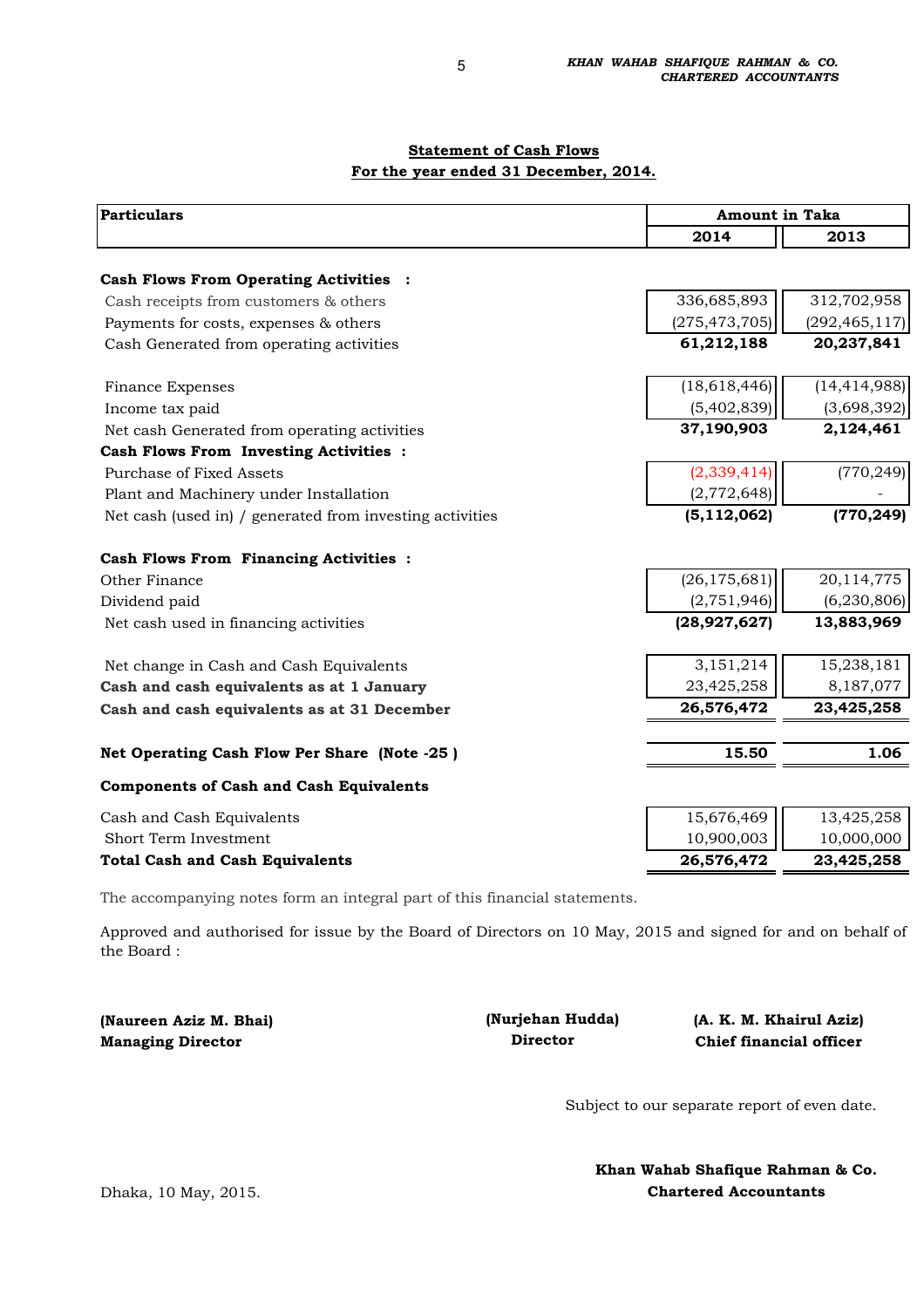#### **AMBEE PHARMACEUTICALS LIMITED**

### **Statement of Changes in Equity For the year ended 31 December, 2014.**

|                                       | <b>Amount in Taka</b> |                    |                 |              |  |  |  |
|---------------------------------------|-----------------------|--------------------|-----------------|--------------|--|--|--|
| <b>Particulars</b>                    | <b>Share</b>          | <b>Tax Holiday</b> | <b>Retained</b> | <b>Total</b> |  |  |  |
|                                       | Capital               | <b>Reserve</b>     | <b>Earnings</b> | Amount       |  |  |  |
| Balance as at 1 January 2013          | 20,000,000            | 5,134,154          | 27,144,925      | 52,279,079   |  |  |  |
| Transactions with the equity holders: |                       |                    |                 |              |  |  |  |
| Issue Bonus Share                     |                       |                    |                 |              |  |  |  |
| Dividend for 2012                     |                       |                    | (6,600,000)     | (6,600,000)  |  |  |  |
| Profit for the year                   |                       |                    | 7,900,375       | 7,900,375    |  |  |  |
| Other comprehensive income            |                       |                    |                 |              |  |  |  |
| Balance as at 1 January 2014          | 20,000,000            | 5,134,154          | 28,445,300      | 53,579,454   |  |  |  |
| Transactions with the equity holders: |                       |                    |                 |              |  |  |  |
| Issue Bonus Share                     | 4,000,000             |                    | (4,000,000)     |              |  |  |  |
| Dividend for 2013                     |                       |                    | (3,000,000)     | (3,000,000)  |  |  |  |
| Net Profit after Tax 2014             |                       |                    | 7,523,172       | 7,523,172    |  |  |  |
| Balance as at 31 December 2014        | 24,000,000            | 5,134,154          | 28,968,472      | 58,102,626   |  |  |  |

The annexed notes are an integral part of the Financial Statements.

Approved and authorised for issue by the Board of Directors on 10 May, 2015 and signed for and on behalf of the Board :

**(Naureen Aziz M. Bhai) (Nurjehan Hudda) Managing Director Construction Director** 

**Chief financial officer (A. K. M. Khairul Aziz)**

Subject to our separate report of even date.

Dhaka, 10 May, 2015. **Chartered Accountants Khan Wahab Shafique Rahman & Co.**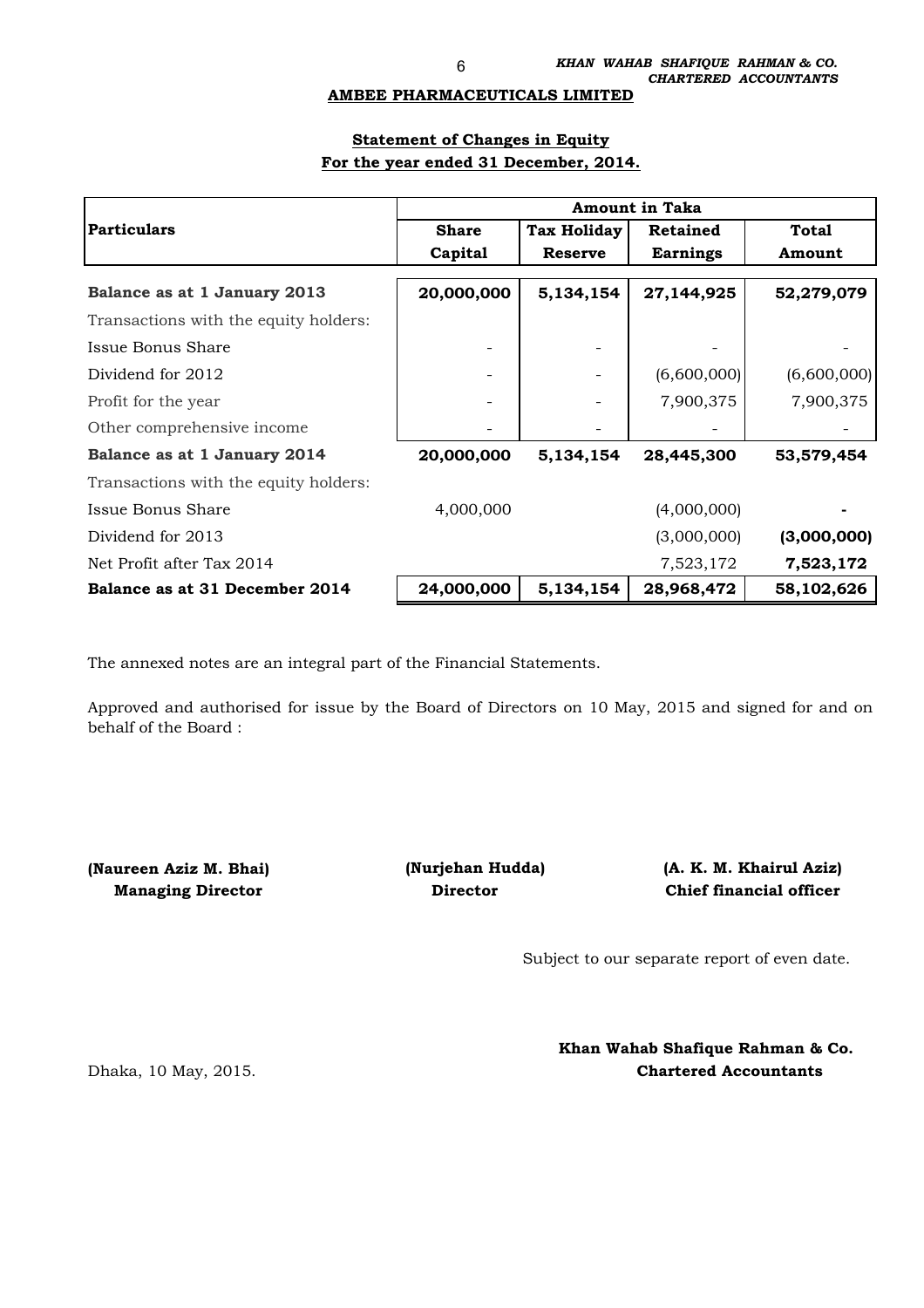### **AMBEE PHARMACEUTICALS LIMITED**

### **ACCOUNTING POLICY AND EXPLANATORY NOTES TO THE FINANCIAL STATEMENTS. AS AT AND FOR THE YEAR ENDED 31 DECEMBER, 2014.**

#### **1 The Background and Activities of the Company**

#### **1.1 Status of the Company**

The Ambee Pharmaceuticals Limited (the "Company"), was incorporated in Bangladesh as a public company on 4th February, 1976. It commenced commercial operation in 1978 and went for public issue of shares in 1986. The shares of the Company are listed in the Dhaka and Chittagong Stock Exchanges of Bangladesh.

The registered office of the company is located at 184/1, Tejgaon I/A, Dhaka – 1208 and the manufacturing plant is located at same place at 184/1, Tejgaon I/A, Dhaka – 1208.

#### **1.2 Principal Activities**

The principal activities of the company were manufacturing of pharmaceuticals drugs and medicines and sales thereof.

#### **2 Bases of Financial Statements-Its Preparation and Presentation**

#### **2.1 Measurement Bases**

The financial statements have been prepared on the Historical Cost convention. The financial statements therefore, do not take into consideration the effect of inflation.

#### **2.2 Reporting Framework and Compliance thereof**

The financial statements have been prepared in compliance with the requirements of the Companies Act 1994, the Securities and Exchange Rules 1987, the Listing Regulations of Dhaka and Chittagong Stock Exchanges and other relevant local laws and regulations as applicable and in accordance with the applicable Bangladesh Financial Reporting Standards (BFRSs) including Bangladesh Accounting Standards (BASs) adopted by the Institute of Chartered Accountants of Bangladesh (ICAB) in accordance with International Accounting Standards (IASs) and International Financial Reporting Standards (IFRSs).

#### **2.3 Presentation of Financial Statements**

The presentation of these financial statements is made in accordance with the guidelines provided by BAS 1: Presentation of Financial Statements.

#### **The financial statements comprises of:**

- (a) Statement of Financial Position as at December 31,2014 ;
- (b) Statement of Comprehensive Income for the year ended December 31, 2014;
- (c) Statement of Changes in Equity as at December 31, 2014;
- (d) Statement of Cash Flows for the year ended December 31, 2014 ; and
- (e) Notes to the financial statements comprising summary of significant accounting policies and explanatory information.

#### **2.4 Reporting Period**

The financial statements cover one calendar year from January 01, 2014 to December 31, 2014.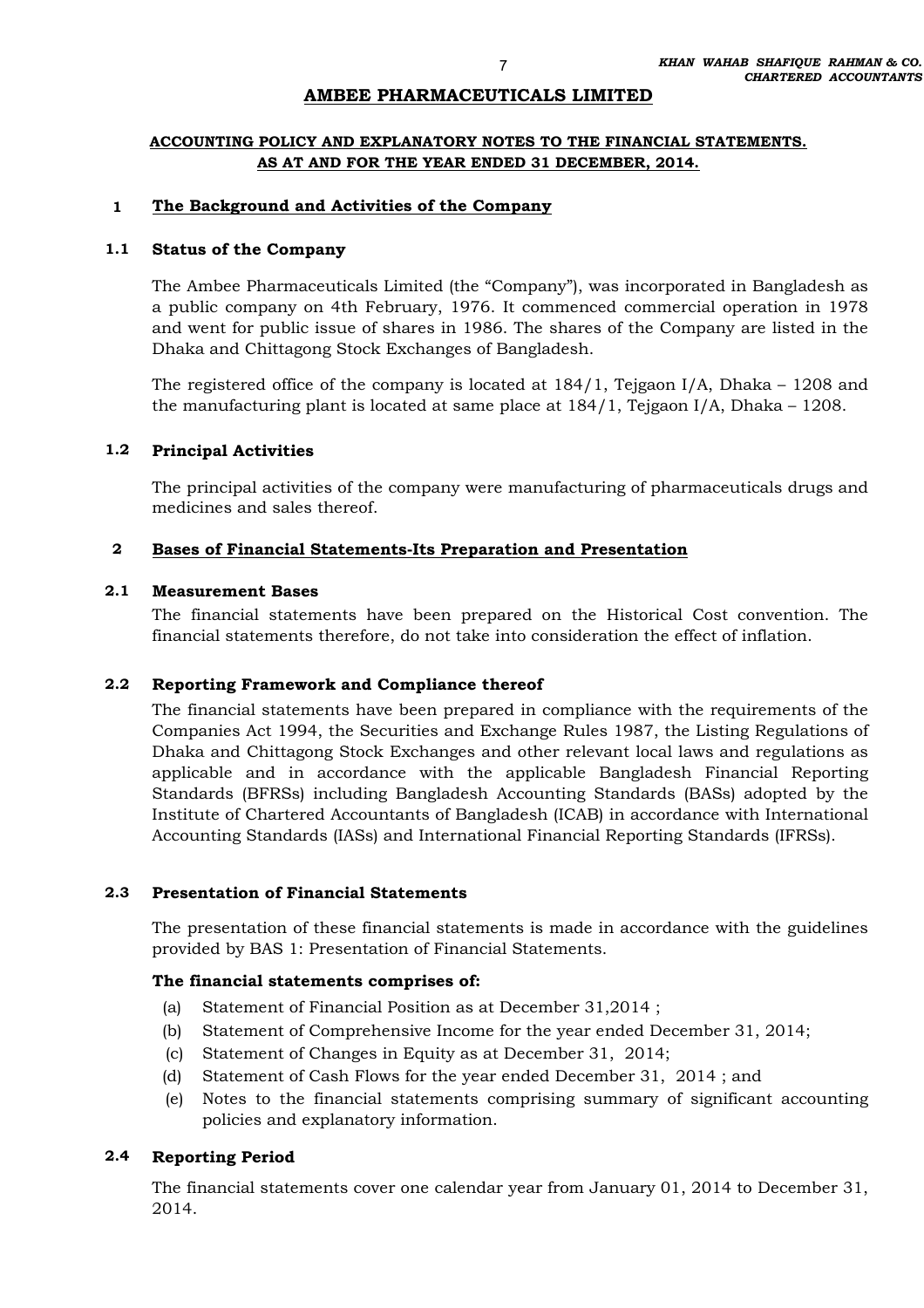#### **2.5 Authorisation for Issue**

The financial statements have been authorised for issue by the Board of Directors on 10 May, 2015.

#### **2.6 Functional and Presentation Currency**

Items included in these financial statements are measured using the currency of the primary economic environment in which the company operates ('the functional currency'). These financial statements are presented in Bangladesh Taka (Taka/Tk./BDT) which is also the functional currency of the company. All financial information presented has been rounded off to the nearest Taka except where indicated otherwise.

#### **2.7 Comparative Information**

Comparative information has been disclosed in respect of the year 2013 for all numerical information in the financial statements and also the narrative and descriptive information where it is relevant for understanding of the current year's financial statements.

Figures for the year 2013 have been re-arranged wherever considered necessary to ensure better comparability with the current year

#### **2.8 Use of Estimates and Judgments**

The preparation of financial statements requires management to make judgements, estimates and assumptions that affect the application of accounting policies and the reported amounts of assets, liabilities, income and expenses. Actual results may differ from these estimates.

Estimates and underlying assumptions are reviewed on an ongoing basis.Revision of accounting estimates is recognised in the period in which the estimate is revised if the revision affects only that period, or in the period of revision and future periods if the revision affects both current and future periods.

In particular, the key areas of estimation, uncertainty and critical judgments in applying accounting policies that have the most significant effect on the amounts recognized in the financial statements are described in the following notes:

| Note: 3.8   | Income tax expense       |
|-------------|--------------------------|
| Note: 3.2.3 | Depreciation             |
| Note: 3.6   | Inventory valuation      |
| Note: 13    | Liabilities for Expenses |
|             | Deferred Tax Liabilities |

### **3 Significant Accounting Policies**

The accounting principles and policies in respect of material items of financial statements set out below have been applied consistently to all periods presented in these financial statements.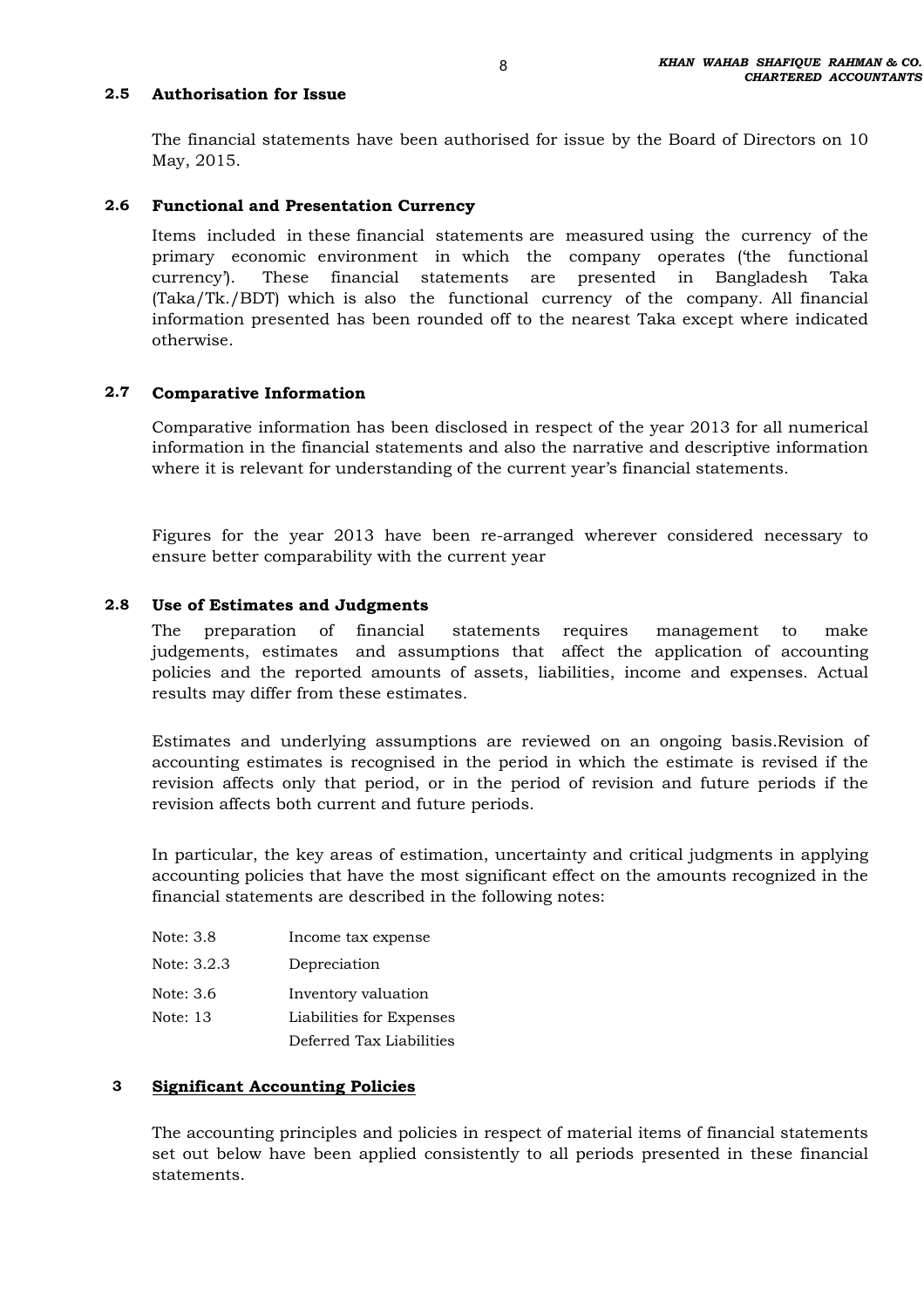#### **3.1 Revenue Recognition**

In compliance with the requirements of BAS 18: Revenue, revenue receipts from customers against sales is recognized when products are dispatched to customers, that is, when the significant risk and rewards of ownership have been transferred to the buyer, recovery of the consideration is probable, the associated costs and possible return of goods can be estimated reliably, and there is no continuing management involvement with the goods.

### **3.1.1 Turnover**

Turnover for the year comprises both local and foreign sales.

#### **3.2 Property, Plant and Equipment**

### **3.2.1 Recognition and Measurement**

This has been stated at cost less accumulated depreciation in compliance with the requirements of BAS 16: Property, Plant and Equipment. The cost of acquisition of an asset comprises its purchase price and any directly attributable cost of bringing the assets to its working condition for its intended use inclusive of inward freight, duties and non-refundable taxes.

### **3.2.2 Subsequent Expenditure**

The company recognizes in the carrying amount of an item of property, plant and equipment the cost of replacing part of such an item when that cost is incurred, it is probable that the future economic benefits embodied with the item will flow to the company and the cost of the item can be measured reliably. Expenditure incurred after the assets have been put into operation, such as repairs and maintenance is normally charged off as revenue expenditure in the period in which it is incurred. In situation where it can be clearly demonstrated that the expenditure has resulted in an increase in the future economic benefit expected to be obtained from the use of the fixed assets, the expenditure is capitalized as an additional cost of the assets. All other costs are recognized to the profit and loss account as expenses if incurred. All up gradation/enhancement are generally charged off as revenue expenditure unless they bring similar significant additional benefits.

### **3.2.3 Depreciation on Fixed Assets (Note-4.00)**

Depreciation is provided to amortize the cost of the assets after commissioning, over the period of their expected useful lives, in accordance with the provisions of BAS 16: Property, Plant and Equipment. Depreciation is provided at the following rates on reducing balance basis:

| <b>Particulars</b>      | Rate   |
|-------------------------|--------|
| <b>Factory Building</b> | 2.50%  |
| Plant & Machinery       | 7.00%  |
| Deep Tube Well          | 15.00% |
| Diesel Generating Set   | 15.00% |
| Loose Tools             | 15.00% |

| <b>Particulars</b>   | Rate   |
|----------------------|--------|
| Laboratory Equipment | 10.00% |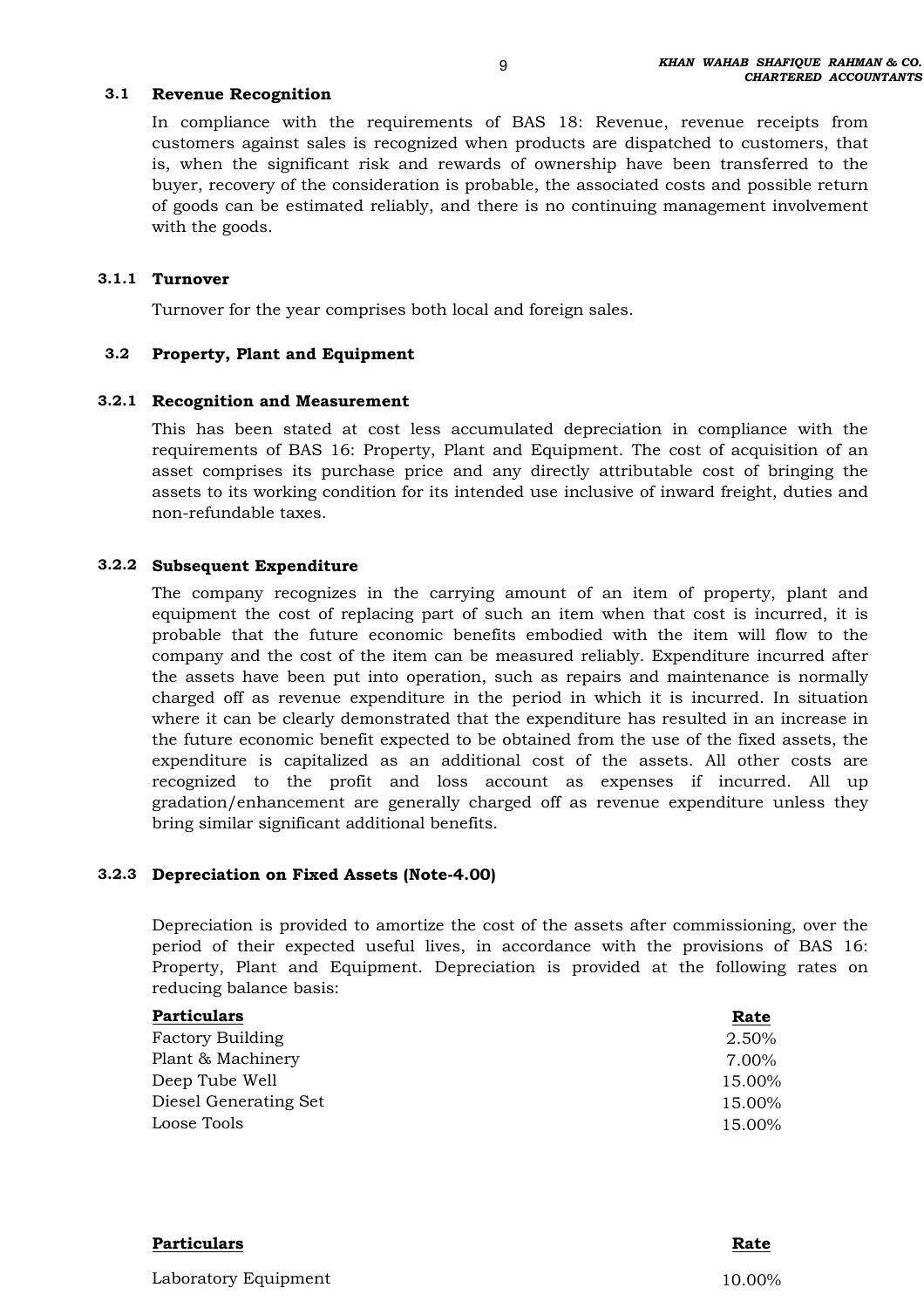|                               | <b>CHARTERED ACCOUNTANTS</b> |
|-------------------------------|------------------------------|
| Electrical Installation       | 10.00%                       |
| Laboratory Glassware          | 15.00%                       |
| Production Equipment          | 10.00%                       |
| <b>Transport and Vehicles</b> | 20.00%                       |
| Motor Cycle                   | 20.00%                       |
| Furniture and Fixtures        | 10.00%                       |
| Office Equipment              | 15.00%                       |
| Office By-cycles              | 20.00%                       |
| <b>Books</b>                  | 15.00%                       |
|                               |                              |

#### **3.2.4 Disposal of Fixed Assets**

On disposal of fixed assets, the cost and accumulated depreciation are eliminated and gain or loss on such disposal is reflected in the income statement, which is determined with reference to the net book value of the assets and net sales proceeds.

### **3.2.5 Capital Work-In-Progress**

Amount paid for acquiring of fixed assets and the cost of assets not put to use at the year-end are disclosed under capital work-in-progress.

#### **3.3 Financial Instruments**

Non-derivative financial instruments comprise investment in shares, accounts and other receivables, cash and cash equivalents, borrowings and other payables.

#### **3.3.1 Financial Assets**

Financial assets of the company include cash and cash equivalents, accounts receivable and other receivables. The company initially recognizes receivable on the date they are originated. All others financial assets are recognized initially on the date at which the company becomes a party to the contractual provisions of the transaction. The company derecognizes a financial asset when, and only when the contractual rights or probabilities of receiving the cash flows from the asset expire or it transfer the rights to receive the contractual cash flows on the financial asset in a transaction in which substantially all the risk and rewards of ownership of the financial asset are transferred.

#### **3.3.1(a) Trade Receivable (Note- 6.00)**

Accounts receivable are created at original invoice amount less any provisions for doubtful debts. Provisions are made where there is evidence of a risk of non-payment, taking into account aging, previous experience and general economic conditions. When an accounts receivable is determined to be uncollected it is written off, firstly against any provision available and then to the profit and loss account. Subsequent recoveries of amounts previously provided for, are credited to the profit and loss account.

### **3.3.1(b) Cash and Cash Equivalents (Note- 8.00)**

Cash and cash equivalents include cash in hand and with banks on current and deposit accounts which are held and available for use by the company without any restriction. There is insignificant risk of change in value of the same.

#### **3.3.1(c) Advances and Deposits (Note- 7.00)**

Advances are initially measured at cost. After initial recognition, advances are carried at cost less deductions, adjustments or charges to other account heads.

Deposits are measured at payment value.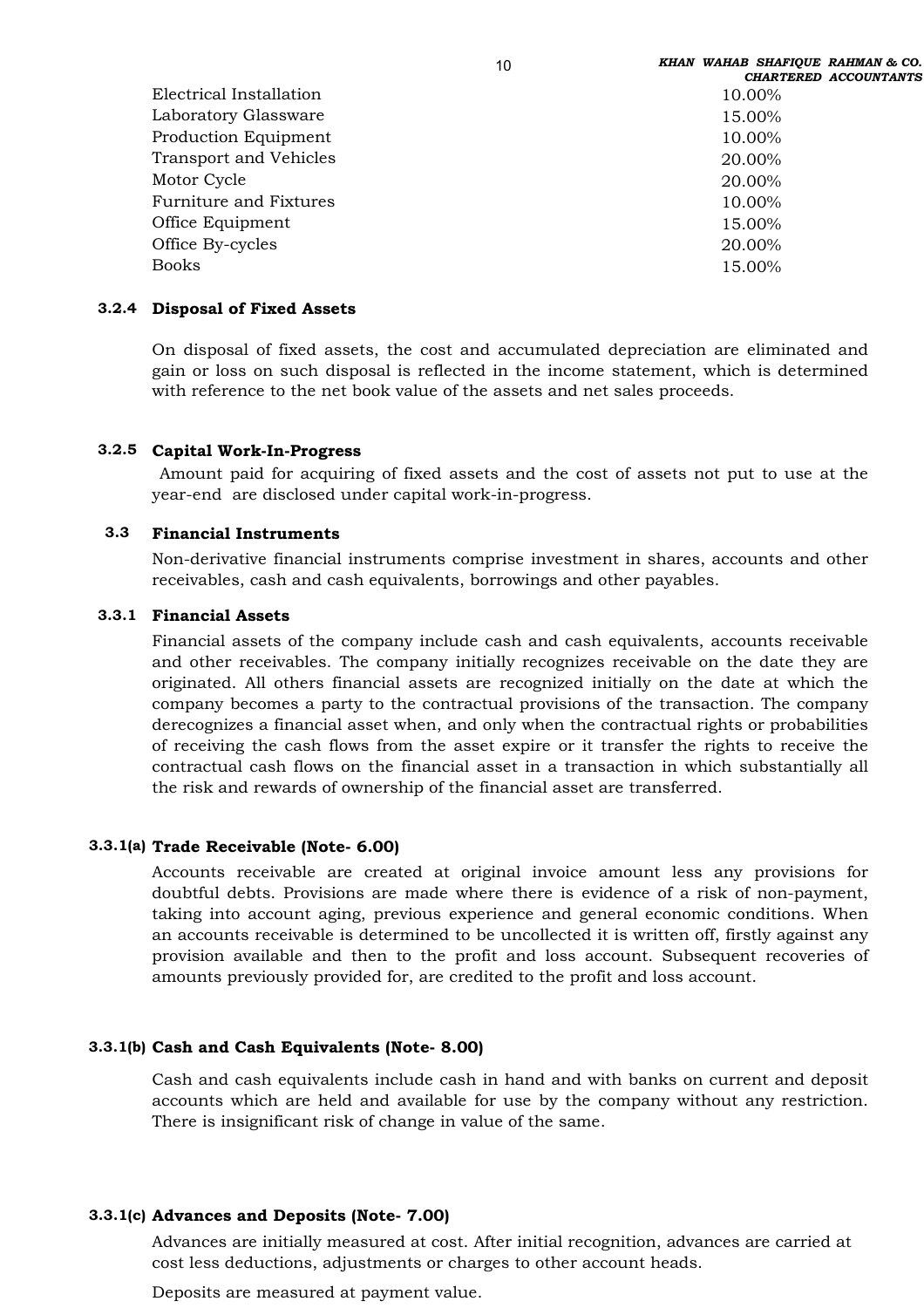#### **3.4 Financial Liability**

Financial liabilities are recognized initially on the transaction date at which the company becomes a party to the contractual provisions of the liability. The company derecognizes a financial liability when its contractual obligations are discharged or cancelled or expire.

Finance liabilities include payable for expenses, liability for capital expenditure and other current liabilities.

#### **3.5 Impairment**

### **(a) Financial Assets**

Accounts receivable and other receivables are assessed at each reporting date to determine whether there is any objective evidence of impairment. Financial assets are impaired if objective evidence indicates that a loss event has occurred after the initial recognition of the asset and that the loss event had a negative effects on the estimated future cash flows of that asset, that can be estimated reliably. Objective evidence that financial assets are impaired can include default or delinquency by a debtor, indications that a debtor or issuer will enter bankruptcy etc.

### **(b) Non-Financial Assets**

An asset is impaired when its carrying amount exceeds its recoverable amount. The company assesses at each reporting date whether there is any indication that an asset may be impaired. If any such indication exists, the company estimates the recoverable amount of the asset. The recoverable amount of an asset is the higher of its fair value less costs to sell and

its value in use. Carrying amount of the assets is reduced to its recoverable amount by recognizing an impairment loss if, and only if, the recoverable amount of the asset is less than its carrying amount. Impairment loss is recognized immediately in profit or loss, unless the asset is carried at revalued amount. Any impairment loss of a revalued asset shall be treated as a revaluation decrease.

#### **3.6 Inventories**

Inventories are carried at the lower of cost and net realizable value as prescribed by BAS 2: Inventories. Cost is determined on weighted average cost basis. The cost of inventories comprises of expenditure incurred in the normal course of business in bringing the inventories to their present location and condition. Net realizable value is based on estimated selling price less any further costs expected to be incurred to make the sale.

#### **3.7 Provisions**

A provision is recognized in the statement of financial position when the company has a legal or constructive obligation as a result of a past event, it is probable that an outflow of economic benefits will be required to settle the obligation and a reliable estimate can be made of the amount of the obligation. Provision is ordinarily measured at the best estimate of the expenditure required to settle the present obligation at the date of statement of financial position. Where the effect of time value of money is material, the amount of provision is measured at the present value of the expenditures expected to be required to settle the obligation.

#### **3.8 Income Tax Expense**

Income tax expenses comprise current and deferred taxes. Income tax expenses are recognized in the Statement of Comprehensive Income except to the extent that it relates to items recognised directly in equity, in which case it is recognised in equity.

#### **(a) Current Tax**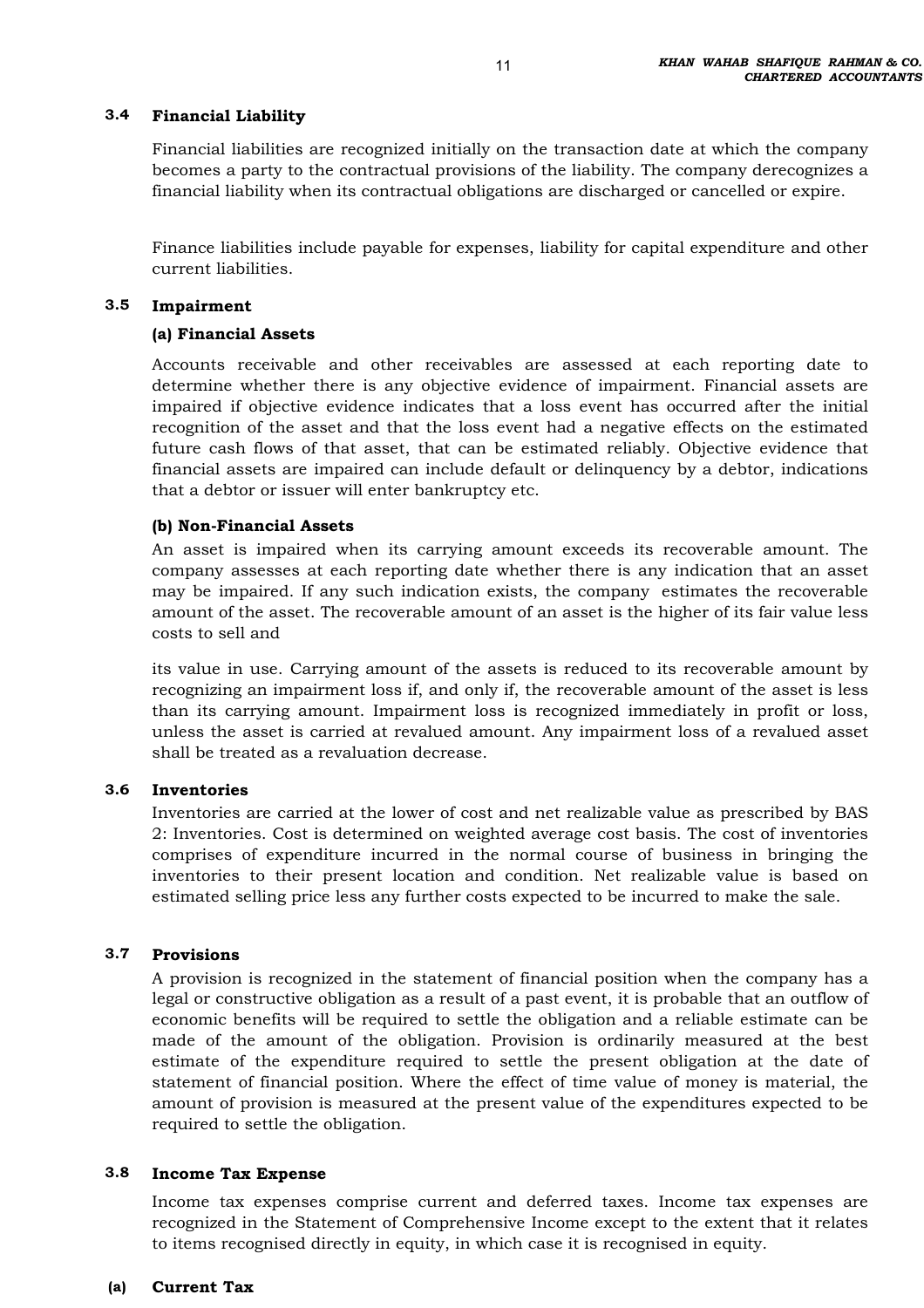Current tax is the expected tax payable on the taxable income for the period, using tax rates enacted or substantively enacted at the reporting date, and any adjustment to tax payable in respect of previous periods. The tax rate used for the reporting periods is as follows:

| Year | Tax rate |
|------|----------|
| 2013 | 27.50%   |
| 2014 | 27.50%   |

The company qualifies as a "Publicly Traded Company"; hence the applicable Tax Rate is 27.50%.

#### **(b) Deferred Tax**

The company has recognized deferred tax using balance sheet method in compliance with the provisions of BAS 12: Income Taxes. The company's policy of recognition of deferred tax assets/ liabilities is based on temporary differences (Taxable or deductible) between the carrying amount (Book value) of assets and liabilities for financial reporting purpose and its tax base, and accordingly, deferred tax income/expenses has been considered to determine net profit after tax and earnings per shares (EPS).

A deferred tax asset is recognized to the extent that it is probable that future taxable profit will be available, against which temporary differences can be utilized. Deferred tax assets are reviewed at each reporting date and reduced to the extent that it is no longer probable that the related tax benefit will be realized.

#### **3.9 Borrowing Cost**

Borrowing costs are recognized as expenses in the period in which they are incurred unless capitalization of such is allowed under BAS 23 : Borrowing Costs.

### **3.10 Employee Benefits**

The Company operates a contributory provident fund for its Head Office Staff. Assets of provident fund are held in a separate trustee who administrated fund as per the relevant rules and is funded by payments from employees and by the Company at pre-determined rates. The Company's contribution to the provident fund is charged off as revenue expenditure in the period to which the contributions relate.

### **3.11 Contribution to Workers' Profit Participation/ Welfare Funds**

This represents 5% of net profit before tax contributed by the company as per provisions of the Bangladesh Labor Law, 2006 and is payable to workers as defined in the said law.

### **3.12 Proposed Dividend**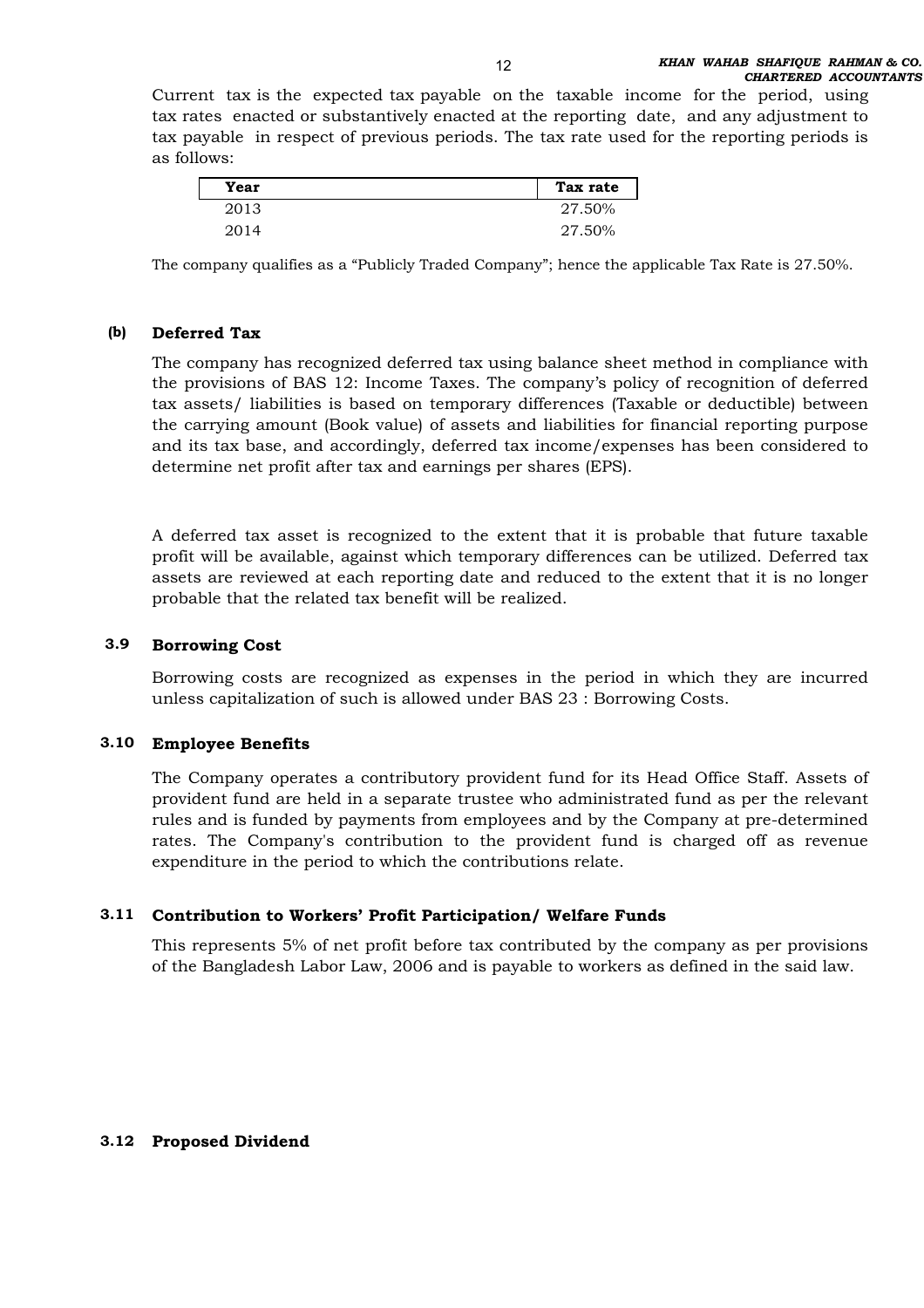The amount of proposed dividend has not been accounted for but disclosed in the notes to the accounts along with dividend per share in accordance with the requirements of the Para 125 of Bangladesh Accounting Standard (BAS) 1: Presentation of Financial Statements. Also, the proposed dividend has not been considered as "Liability" in accordance with the requirements of the Para 12 & 13 of Bangladesh Accounting Standard (BAS) 10: Events After The Reporting Period, because no obligation exists at the time of approval of accounts and recommendation of dividend by the Board of Directors.

Dividend Proposal by the board of directors for the year under review shall be accounted for after the approval of the shareholders in the annual general meeting.

### **3.13 Earnings per Share (EPS)**

This has been calculated by dividing the basic earnings by the weighted average number of ordinary shares outstanding during the year.

### **Basic earnings**

This represents earnings for the year attributable to ordinary shareholders. As there was no preference dividend, minority interest or extra ordinary items, the net profit after tax for the year has been considered as fully attributable to the ordinary shareholders,

### **Weighted Average Number of Ordinary Share Outstanding during the year**

This represents the number of ordinary shares outstanding at the beginning of the year plus the number of ordinary shares during the year multiplied by a time-weighting factor. The time-weighting factor is the number of days the specific shares are outstanding as a production of the total number of days in the period.

### **Diluted Earnings per Share**

No diluted EPS is required to be calculated for the year as there was no scope for dilution.

### **3.14 Foreign Currency Transactions**

Foreign currency transactions are recorded at the applicable rates of exchange ruling at the transaction date. The monetary assets and liabilities, if any, denominated in foreign currencies at the financial position date are translated at the applicable rates of exchanges ruling at that date. Any gain or loss due to exchange differences are recognized as revenue income/expense in compliance with the provisions of BAS 21: The Effects of Changes in Foreign Exchange Rates.

#### **3.15 Statement of Cash Flows**

The Statement of cash Flows has been prepared in accordance with the requirements of BAS 7: Statement of Cash Flows. The Cash generated from operating activities has been reported using the Direct Method as prescribed by the Security and Exchange Rules,1987 and as the benchmark treatment of BAS 7,whereby major classes of gross cash payments from operating activities are disclosed.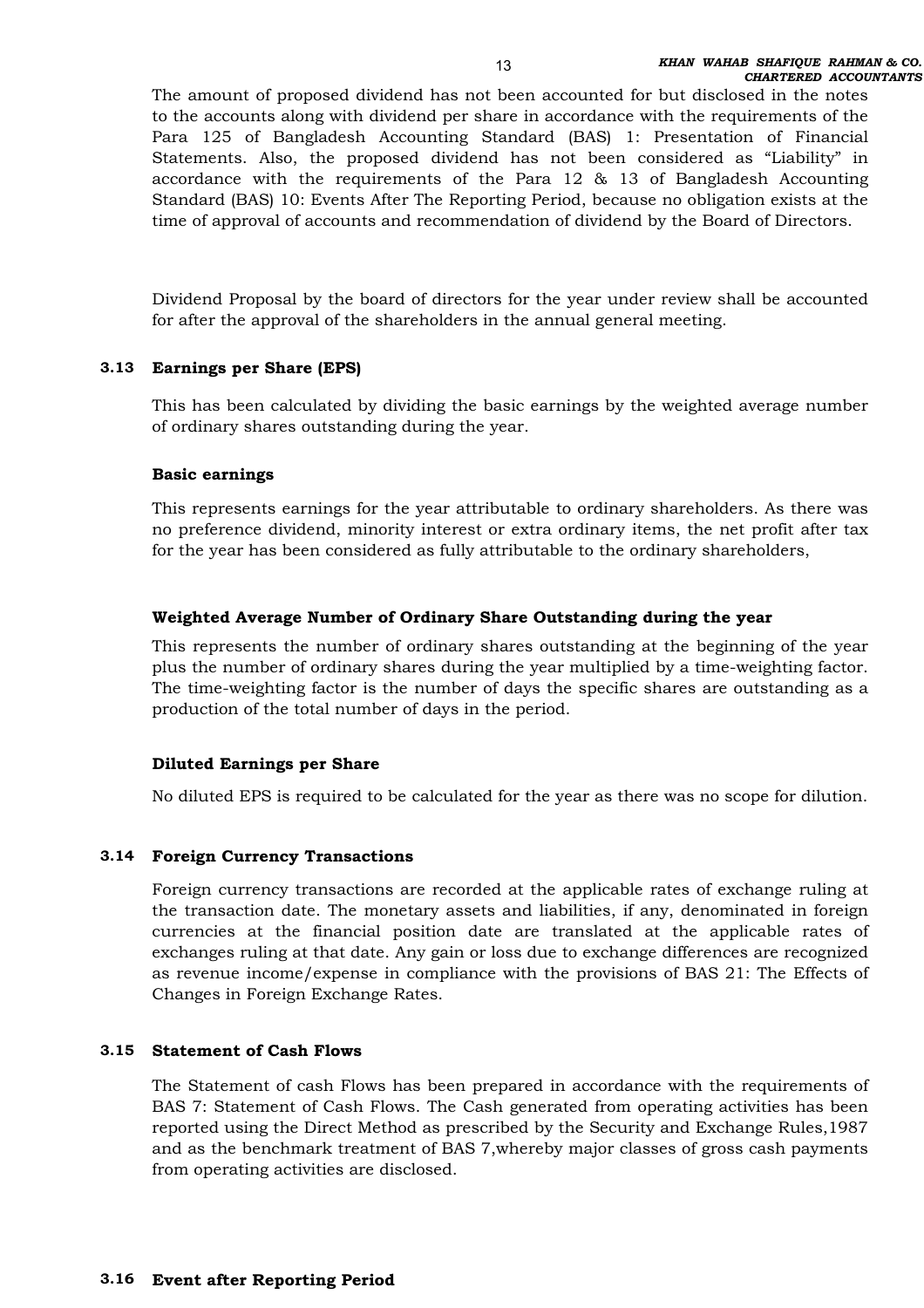Event after reporting period that provide additional information about the company's position at the date of statement of Financial Position or those that indicate the going concern assumption is not appropriate are reflected in the financial statements. Events after the reporting period that are not adjusting events are disclosed in the notes when material.

### **3.17 Other regulatory compliance**

As required, Ambee Pharmaceuticals Limited also complies with the following major regulatory provisions in addition to the Companies Act 1994, the Securities and Exchange rules 1987 and other applicable laws and regulations:

The Income Tax Ordinance 1984 The Income Tax Rules 1984 The Securities and Exchange Commission Ordinance 1969 The Securities and Exchange Commission Act 1993 The Value Added Tax Act 1991 The Value Added Tax Rules 1991 The Labour Law 2006

#### **3.18 Going concern**

The company has adequate resources to be in operation for a foreseeable future and the directors continue to adopt going concern basis in preparing the accounts. The current resources of the company provide sufficient fund to meet the present requirements of its existing business.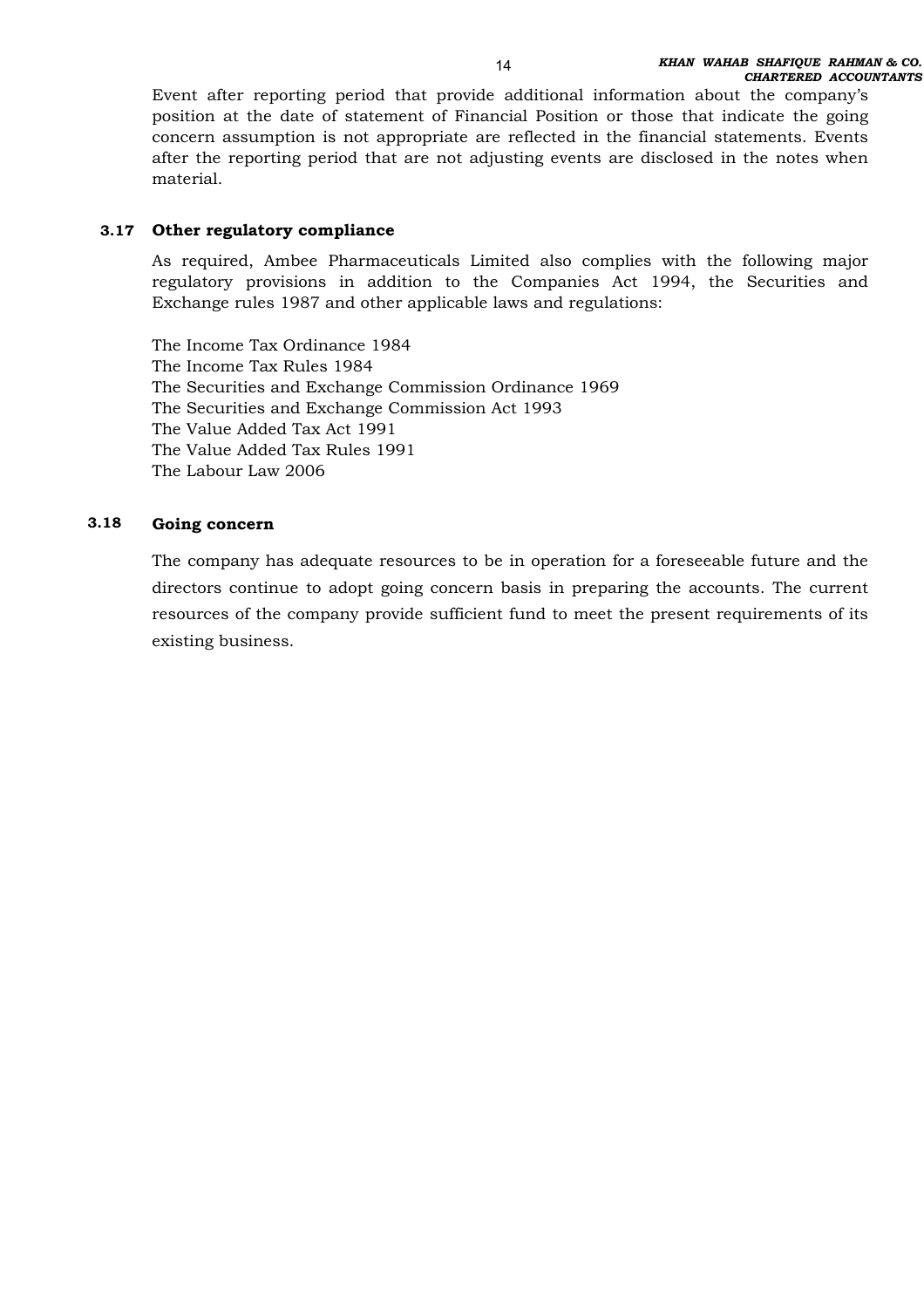#### **4.00 PROPERTY, PLANT & EQUIPMENT :**

|                              |                  | $c \circ$      | S T         |             |                | <b>DEPRECIATION</b> |                          |              |            |                       |
|------------------------------|------------------|----------------|-------------|-------------|----------------|---------------------|--------------------------|--------------|------------|-----------------------|
| <b>Particulars</b>           | As on 01.01.2014 | Addition       | Adjustment  | As on       | Rate<br>$\%$   | As on               | Adjustment               | For the year | As on      | <b>Net Book Value</b> |
|                              |                  | during year    | during year | 31.12.2014  |                | 01.01.2014          | during year              |              | 31.12.2014 | as on 31.12.2014      |
| <b>Existing Units -1</b>     |                  |                |             |             |                |                     |                          |              |            |                       |
| Leasehold Land               | 1,215,803        |                |             | 1,215,803   |                |                     |                          |              |            | 1,215,803             |
| <b>Factory Building</b>      | 24,304,253       | 1,149,721      |             | 25,453,974  | 2.5            | 12,268,595          |                          | 300,891      | 12,569,486 | 12,884,488            |
| Plant and Machinery          | 57,735,186       |                |             | 57,735,186  | $\overline{7}$ | 39,614,949          |                          | 1,268,417    | 40,883,365 | 16,851,821            |
| Deep Tube Well               | 1,125,000        | 243,000        | $\sim$      | 1,368,000   | 15             | 762,937             | $\overline{\phantom{a}}$ | 54,310       | 817,246    | 550,754               |
| Diesel Generating Set        | 402,000          |                |             | 402,000     | 15             | 252,297             |                          | 22,455       | 274,753    | 127,247               |
| Loose Tools                  | 98,001           | $\sim$         |             | 98,001      | 15             | 88,692              |                          | 1,396        | 90,088     | 7,913                 |
| Laboratory Equipment         | 3,000,156        |                | $\sim$      | 3,000,156   | 10             | 1,633,235           |                          | 136,692      | 1,769,927  | 1,230,229             |
| Electrical Installation      | 102,068          | 315,500        |             | 417,568     | 10             | 28,506              |                          | 7,356        | 35,862     | 381,706               |
| Laboratory Glass Ware        | 41,626           |                |             | 41,626      | 15             | 41,286              |                          | 51           | 41,337     | 289                   |
| Production Equipment         | 1,220,541        |                |             | 1,220,541   | 10             | 479,005             |                          | 74,154       | 553,159    | 667,382               |
| Transport and Vehicles       | 6,602,162        | 468,615        |             | 7,070,777   | 20             | 6,218,203           |                          | 76,792       | 6,294,995  | 775,782               |
| Motorcycle                   | 6,750,500        |                |             | 6,750,500   | 20             | 5,334,818           |                          | 283,136      | 5,617,954  | 1,132,546             |
| Furniture and Fixtures       | 3,407,086        | 44,305         |             | 3,451,391   | 10             | 1,910,441           |                          | 149,664      | 2,060,105  | 1,391,285             |
| Office Equipment             | 10,344,848       | 118,273        | $\sim$      | 10,463,121  | 15             | 6,743,560           |                          | 540,193      | 7,283,753  | 3,179,368             |
| Office By-cycles             | 15,962           |                |             | 15,962      | 20             | 14,973              |                          | 198          | 15,171     | 791                   |
| <b>Books</b>                 | 98,060           | $\sim$         |             | 98,060      | 15             | 78,269              |                          | 2,969        | 81,238     | 16,822                |
|                              |                  |                |             |             |                |                     |                          |              |            |                       |
| Sub Total                    | 116,463,252      | 2,339,414      |             | 118,802,667 |                | 75,469,765          |                          | 2,918,675    | 78,388,440 | 40,414,227            |
| Injectable (Ampoule) Unit -2 |                  |                |             |             |                |                     |                          |              |            |                       |
| <b>Factory Building</b>      | 3,627,409        | $\sim$         |             | 3,627,409   | 2.5            | 893,253             |                          | 68,354       | 961,607    | 2,665,802             |
| Plant and Machinery          | 10,109,773       | $\blacksquare$ | 887,820     | 9,221,953   | $\overline{7}$ | 5,499,654           | 60,410                   | 318,480      | 5,757,723  | 3,464,230             |
| Production Equipment         | 80,500           |                |             | 80,500      | 10             | 51,962              |                          | 2,854        | 54,816     | 25,684                |
| Transport and Vehicles       | 2,235,000        | $\sim$         |             | 2,235,000   | 20             | 2,068,957           |                          | 33,209       | 2,102,165  | 132,835               |
| Furniture and Fixture        | 930,903          | $\sim$         |             | 930,903     | 10             | 654,319             |                          | 27,658       | 681,977    | 248,926               |
|                              |                  |                |             |             |                |                     |                          |              |            |                       |
| <b>Sub Total</b>             | 16,983,585       | $\overline{a}$ | 887,820     | 16,095,765  |                | 9,168,144           | 60,410                   | 450,554      | 9,558,288  | 6,537,477             |
| December 31, 2014 Tk.        | 133,446,837      | 2,339,414      | 887,820     | 134,898,432 |                | 84,637,909          | 60,410                   | 3,369,229    | 87,946,728 | 46,951,704            |
|                              |                  |                |             |             |                |                     |                          |              |            |                       |
| December 31, 2013 Tk.        | 132,676,588      | 770,249        |             | 133,446,837 |                | 80,975,774          |                          | 3,662,135    | 84,637,908 | 48,808,929            |
|                              |                  |                |             |             |                |                     |                          |              |            |                       |

| Note: Depreciation Charged to:      |     | 31-12-2014 | 31-12-2013 |
|-------------------------------------|-----|------------|------------|
| Cost of Goods Sold (Note - 13)      |     | 2,316,277  | 2,491,856  |
| Administrative Expenses (Note - 14) |     | 1,052,952  | 1,170,279  |
|                                     | Tk. | 3.369.229  | 3,662,135  |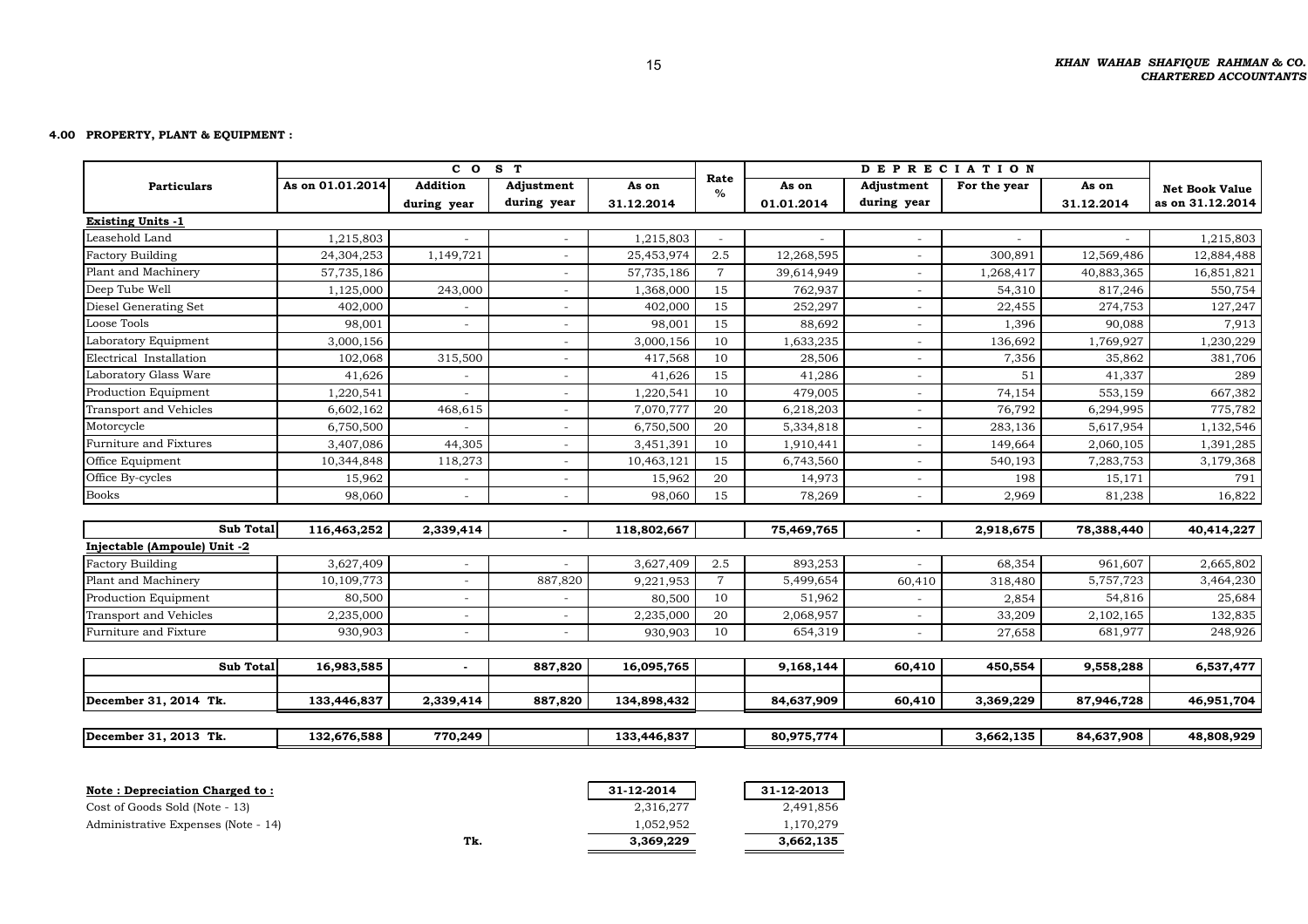#### **5.00 Inventories**

This is made up as follows :

| <b>Particulars</b>    | <b>Amount in Taka</b> |             |
|-----------------------|-----------------------|-------------|
|                       | 2014                  | 2013        |
| Raw materials         | 67,456,488            | 45,812,353  |
| Packing materials     | 38,051,682            | 22,812,655  |
| Promotional materials | 1,580,300             | 1,538,809   |
| Work-in-process       | 3,966,467             | 3,819,210   |
| Finished goods        | 72,355,870            | 59,147,839  |
| Materials-in-transit  | 92,310                | 198,668     |
|                       | 183,503,117           | 133,329,534 |

#### **6.00 Trade Receivables**

 a) Accounts Receivables of Tk. 81,641,418 (2013 - 73,261,782) is considered good in respect of which the company holds no security other than the debtors personal security.

 b) No amount was due by the directors (including Managing director), managing agents, managers and other officers of the company and any of them severally or jointly with any other person.

#### c) Debtors outstanding for a period

|      | Above six months                              | 43,121,394 | 47,244,280 |
|------|-----------------------------------------------|------------|------------|
|      | Below six months                              | 38,520,024 | 26,017,502 |
|      |                                               | 81,641,418 | 73,261,782 |
| 7.00 | <b>Advances, Deposits &amp; Pre-payments:</b> |            |            |
|      | a) Advances                                   | 72,216,603 | 58,592,377 |
|      | b) Deposit and Prepayments                    | 3,405,279  | 2,543,903  |
|      |                                               | 75,621,881 | 61,136,280 |
|      | a) Advances                                   |            |            |
|      | Advances to staff                             | 5,480,616  | 1,525,105  |
|      | <b>Advance Rent</b>                           | 1,304,846  | 616,000    |
|      | Income tax                                    | 33,656,522 | 28,253,683 |
|      | Against purchases and expenses                | 19,006,081 | 18,480,706 |
|      | Associated Undertaking                        | 12,768,538 | 9,716,883  |
|      | Sub total                                     | 72,216,603 | 58,592,377 |
|      | b) Deposit and Prepayments                    |            |            |
|      | VAT deposit                                   | 307,486    | 153,463    |
|      | L/C Margin                                    | 1,023,165  | 1,034,000  |
|      | Guarantee Margin                              | 20,175     | 20,175     |
|      | Other Deposits                                | 1,371,265  | 1,311,265  |
|      | Pre-payments                                  | 683,188    | 25,000     |
|      | Sub total                                     | 3,405,279  | 2,543,903  |
| 8.00 | Cash & Cash Equivalents                       |            |            |
|      | In hand                                       | 10,338,656 | 574,441    |
|      | At banks:                                     | 5,337,813  | 12,850,817 |
|      | In current account                            | 5,256,298  | 12,769,302 |

In in-operative account  $81,515$  81,515

 **13,425,258 15,676,469**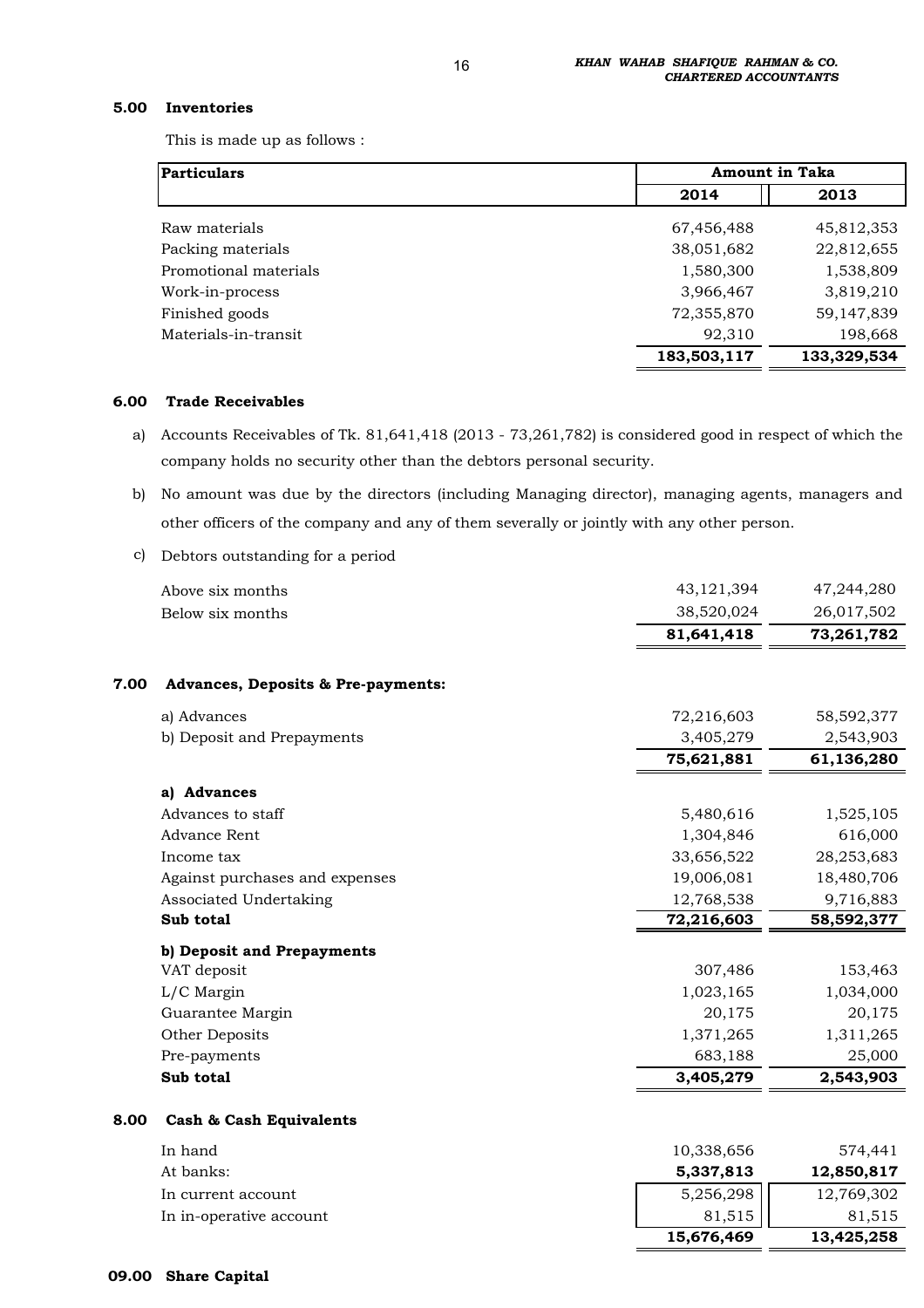This is made up as follows :

| <b>Particulars</b> |      | <b>Amount in Taka</b> |
|--------------------|------|-----------------------|
|                    | 2014 | 2013                  |

#### **Authorised Capital**

2,500,000 Ordinary Shares of Tk. 10 each **25,000,000 25,000,000** 

### **Issued, Subscribed and paid-up Capital**

#### **By Cash**

1,821,008 Ordinary Shares of Tk. 10 each fully paid up in cash.

#### **Other than Cash**

178,992 Ordinary Shares of Tk. 10 each paid-up in full for consideration other-wise than cash.

#### **By issue of Bonus Share**

400,000 Bonus Shares of Tk.10 each Issued for the year 2013

# 18,210,080 | 18,210,080 1,789,920 | 1,789,920 4,000,000 -  **20,000,000 24,000,000**

#### **a) The break-up of share-holding is given below :**

| <b>Particulars</b>               | 2014                |       | 2013                |       |
|----------------------------------|---------------------|-------|---------------------|-------|
|                                  | <b>No of Shares</b> | %     | <b>No of Shares</b> | %     |
|                                  |                     |       |                     |       |
| Sponsors, Directors & Associates | 1,591,330           | 66.31 | 1,326,108           | 66.31 |
| ICB & Institutions               | 78,000              | 3.25  | 65,000              | 3.25  |
| Foreign Investors                | 214,790             | 8.95  | 178,992             | 8.95  |
| General Public                   | 515,880             | 21.50 | 429,900             | 21.50 |
|                                  | 2,400,000           | 100   | 2,000,000           | 100   |

**b)** The distribution schedule showing the number of shareholders' and their shareholdings in Percentage has been disclosed as a requirement of the "Listing Regulation" of Dhaka and Chittagong Stock Exchanges as on 31st December, 2014.

| <b>Range of Holdings</b>    | <b>Number of Shareholders</b> | No. of<br><b>Shares</b> | <b>Holdings</b><br>% |
|-----------------------------|-------------------------------|-------------------------|----------------------|
| Less than 500 shares        | 3113                          | 234,227                 | 9.76%                |
| $501$ to $5,000$ shares     | 176                           | 219,929                 | 9.16%                |
| 5,001 to 10,000 shares      | 2                             | 11,905                  | 0.50%                |
| 10,001 to 20,000 shares     | 2                             | 21,830                  | $0.91\%$             |
| 20,001 to 30,000 shares     | $\mathcal{D}$                 | 49,750                  | 2.07%                |
| 30,001 to 40,000 shares     |                               |                         |                      |
| 40,001 to 50,000 shares     | 3                             | 144,120                 | 6.01%                |
| 50,001 to 100,000 shares    |                               | 56,300                  | 2.35%                |
| 100,001 to 1,000,000 shares |                               | 214,790                 | 8.95%                |
| Over $1,000,000$ shares     |                               | 1,447,149               | 60.30%               |
|                             | 3.301                         | 2,400,000               | 100%                 |

#### **c) Market Price :**

The shares are listed in the Dhaka and Chittagong Stock Exchanges, on 31.12.2014 each share was quoted at Tk. 250.00 (on 2013 - Tk. 259.00) in the Dhaka Stock Exchange Ltd. and Tk. 253.00 (on 2013 - Tk. 257.00) in the Chittagong Stock Exchange Ltd.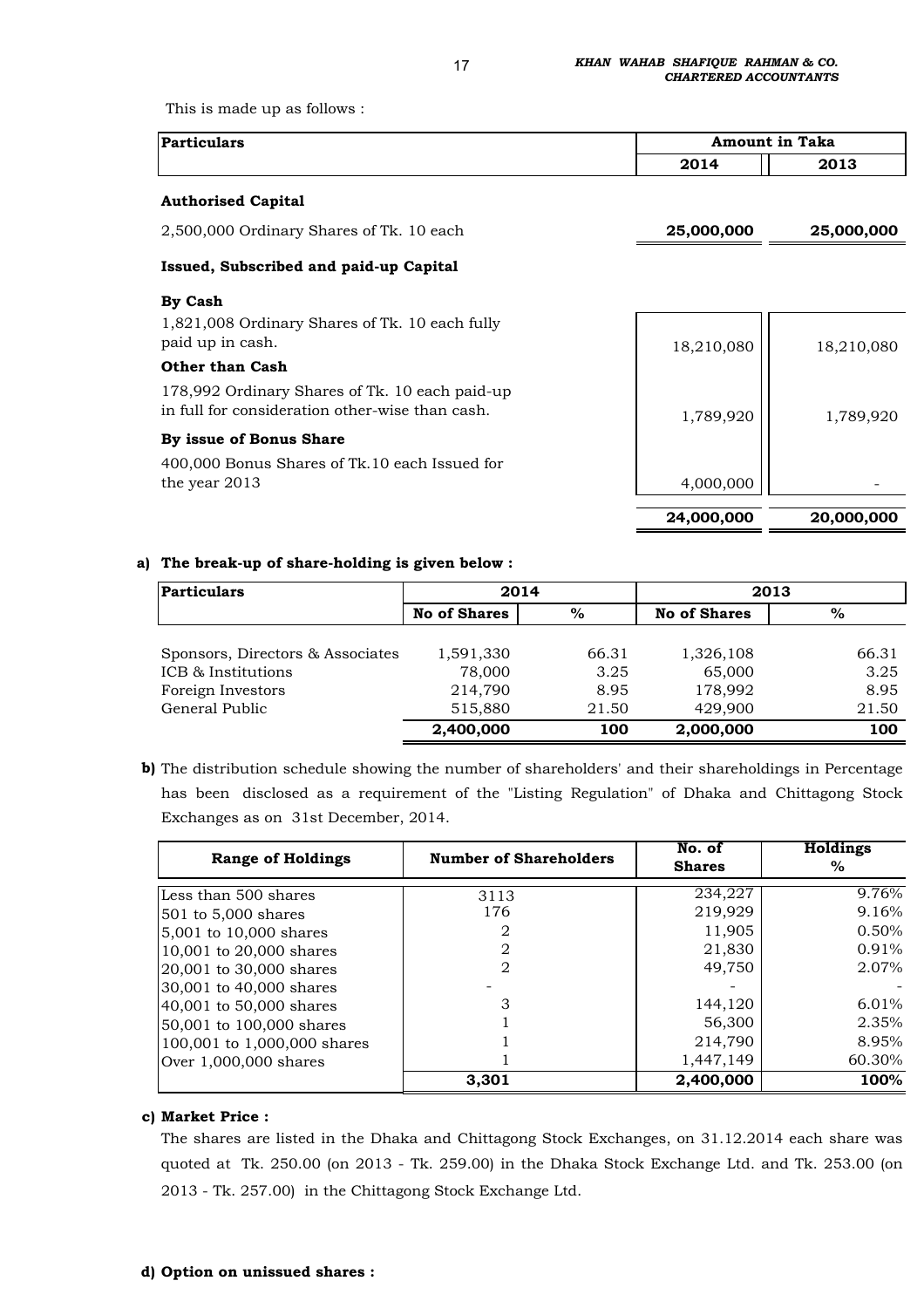There is no option regarding authorised capital not yet issued but can be used to increase the issued, subscribed and paid-up capital through the issuance of new shares against cash contributions and bonus.

#### **10.00 Tax-Holiday Reserve**

This is being provided out of Tax-Holiday Profit to invest in the same undertaking or in any new industrial undertaking or in stocks and shares of a public company or in government bonds or securities or for other purposes as specified in this respect as one of the condition of granting Tax Holiday.

#### **11.00 Short Term Credit Facility**

This is made up as follows :

| <b>Particulars</b>      | <b>Amount in Taka</b> |             |
|-------------------------|-----------------------|-------------|
|                         | 2014                  | 2013        |
| Loan from Bank:         |                       |             |
| Secured Overdraft       | 9,827,052             | 1,578,792   |
| Overdraft Facilities    | 121,492,342           | 80,000,000  |
| Letter of Trust Receipt | 93,249,374            | 59,610,339  |
|                         |                       |             |
|                         | 224,568,768           | 141,189,131 |

#### **12.00 Liabilities for Goods & Others**

This represents amounts due to various suppliers of raw, packing and stores materials, the ageing of which liability is as follows

| Above six months | $\overline{\phantom{0}}$ | $\overline{\phantom{a}}$ |
|------------------|--------------------------|--------------------------|
| Below six months | 10.201.250               | 10,102,225               |
|                  | 10.201.250               | 10.102.225               |

#### **13.00 Liabilities for Expenses**

This represents provision for various expenses (e.g. remuneration and allowances, salaries and wages, utilities bills etc) which have fallen due as on 31st December 2014, ageing of which liability is as follows

|                                | 29,622,451 | 26,567,567 |
|--------------------------------|------------|------------|
| Provision for the year         | 3,054,884  | 3,466,075  |
| <b>Opening Balance</b>         | 26,567,567 | 23,101,492 |
| 14.00 Provision for Income Tax |            |            |
|                                | 17,495,985 | 18,200,484 |
| Below six months               | 17,495,985 | 18,200,484 |
| Above six months               |            |            |

Income tax assessment upto 31.12.2008 is completed. Assessment for the years 2009, 2010, 2011, & 2012 are finalized and in appeal. Income tax assessment for the year 2013 is filed for assessment.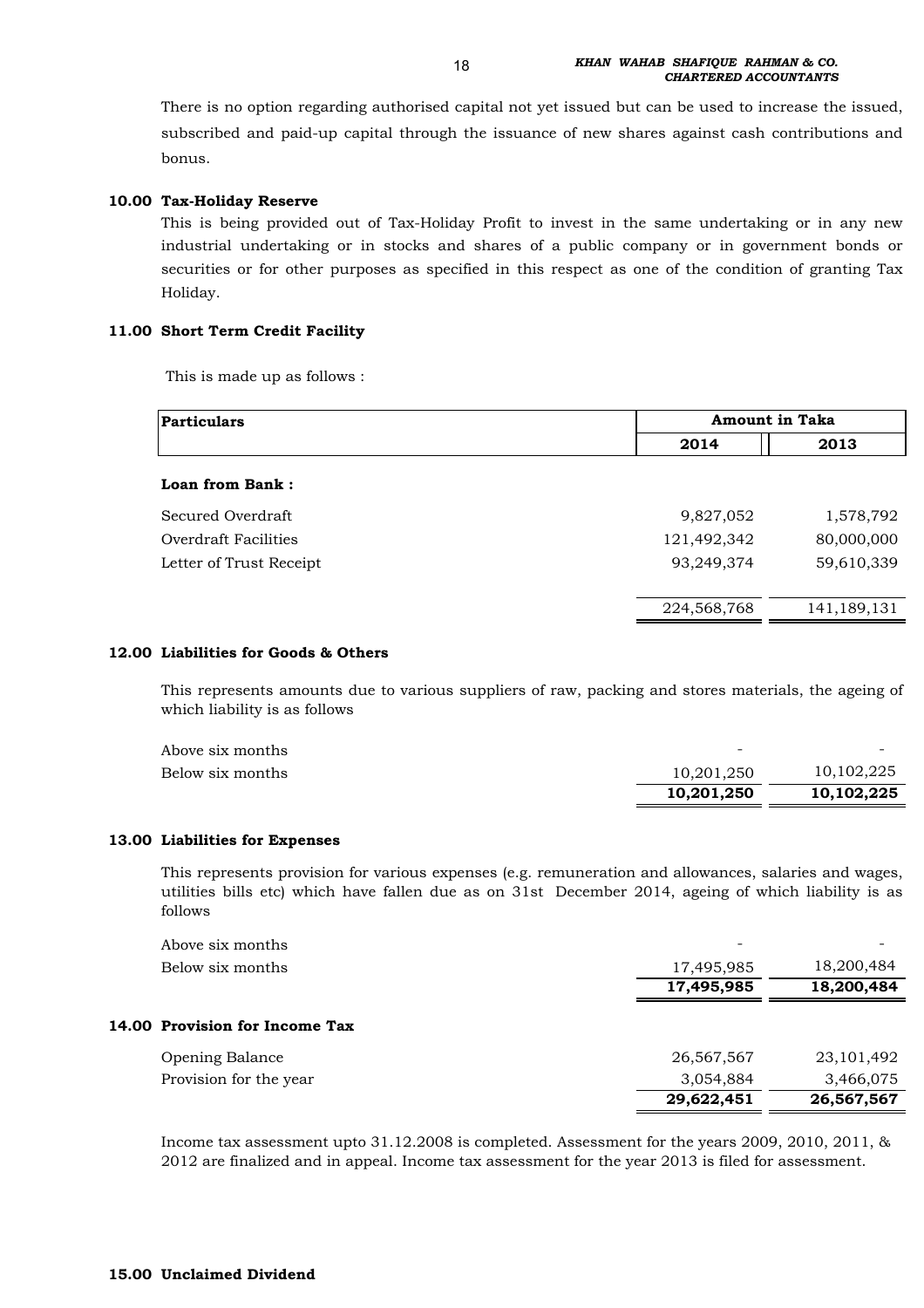The following figures represent the dividends for which the warrants are either lying with the shareholders and have not been presented as yet by them to the bank for encashment or have been returned to the company undelivered due to change of address of those shareholders and their new address have not yet been communicated to the company. Under instruction from SEC , press advertisements were made to collect the past dividend warrants but many shareholders are yet to turn up to collect their respective warrants.

|                           |             |                                                                                                                                                                                         | 1,909,944                                                    | 1,661,890      |
|---------------------------|-------------|-----------------------------------------------------------------------------------------------------------------------------------------------------------------------------------------|--------------------------------------------------------------|----------------|
|                           |             |                                                                                                                                                                                         | 1,909,944                                                    | 1,661,890      |
| 16.00 Revenue             |             |                                                                                                                                                                                         |                                                              |                |
| <b>Local Sales</b>        |             |                                                                                                                                                                                         | 342,496,190                                                  | 341,112,218    |
|                           |             |                                                                                                                                                                                         | 1,542,135                                                    | 1,860,213      |
|                           |             |                                                                                                                                                                                         | 344,038,325                                                  | 342,972,431    |
| <b>Sales Quantity:</b>    |             |                                                                                                                                                                                         |                                                              |                |
| Tablet                    | 112,760,395 | Pcs.                                                                                                                                                                                    | 242,299,787                                                  | 104, 199, 458  |
| Capsules                  | 15,966,371  | Pcs.                                                                                                                                                                                    | 57,853,057                                                   | 35,702,503     |
| <b>Bottle</b>             | 570,941     | Unit                                                                                                                                                                                    | 22,594,523                                                   | 296,943        |
| Ointment                  | 38,253      | Pcs.                                                                                                                                                                                    | 612,244                                                      | 44,219         |
| Injection                 | 1,956,256   | Ampoule                                                                                                                                                                                 | 20,678,714                                                   | 2,407,129      |
| 17.00 Cost of Sales       |             |                                                                                                                                                                                         |                                                              |                |
| Work-in-process (Opening) |             |                                                                                                                                                                                         | 3,819,210                                                    | 9,675,699      |
|                           |             |                                                                                                                                                                                         | 81,216,221                                                   | 69,351,879     |
|                           |             |                                                                                                                                                                                         | 63,251,512                                                   | 54,851,928     |
|                           |             |                                                                                                                                                                                         | 3,405,790                                                    | 3,317,006      |
| Factory overhead -(.04)   |             |                                                                                                                                                                                         | 27,989,142                                                   | 26,782,274     |
| Depreciation              |             |                                                                                                                                                                                         | 2,316,277                                                    | 2,491,856      |
| Work-in-process (Closing) |             |                                                                                                                                                                                         | (3,966,467)                                                  | (3,819,210)    |
| Cost of production        |             |                                                                                                                                                                                         | 178,031,685                                                  | 162,651,431    |
|                           |             |                                                                                                                                                                                         | 59,147,839                                                   | 62,637,790     |
|                           |             |                                                                                                                                                                                         | (72, 355, 870)                                               | (59, 147, 839) |
| Cost of free samples      |             |                                                                                                                                                                                         | (3,015,969)                                                  | (2,817,156)    |
|                           |             |                                                                                                                                                                                         | 161,807,685                                                  | 163,324,226    |
|                           |             | Raw materials consumed - (.01)<br>Packing materials consumed - (.02)<br>Promotional materials consumed -(.03)<br>Stock of finished goods (Opening)<br>Stock of finished goods (Closing) | Export Sales to Myanmar 2014 (US\$ 19950) 2013 (US\$ 23,700) |                |

#### **(.01) Raw Materials Consumed**

|                      | Active<br>Ingredients<br>(kg) | Recipients<br>(kg) | E.H.G.<br>Capsules (pcs) |                |                |
|----------------------|-------------------------------|--------------------|--------------------------|----------------|----------------|
| <b>Opening Stock</b> | 8,365                         | 124,545            | 9,041,127                | 45,812,353     | 24,189,437     |
| Purchase             | 36,332                        | 101,200            | 67,125,995               | 102,860,356    | 90,974,795     |
| Closing Stock        | (5, 452)                      | (77, 016)          | (4, 164, 865)            | (67, 456, 488) | (45, 812, 353) |
|                      | 39,245                        | 148,729            | 72,002,257               | 81,216,221     | 69,351,879     |

Raw materials consumed is 80.91 % imported.

#### **(.02) Packing Materials Consumed**

|                      | 63,251,512   | 54,851,626     |
|----------------------|--------------|----------------|
| Closing Stock        | (38,051,682) | (22, 812, 655) |
| Purchase             | 78,490,539   | 58.249.777     |
| <b>Opening Stock</b> | 22,812,655   | 19,414,504     |
|                      |              |                |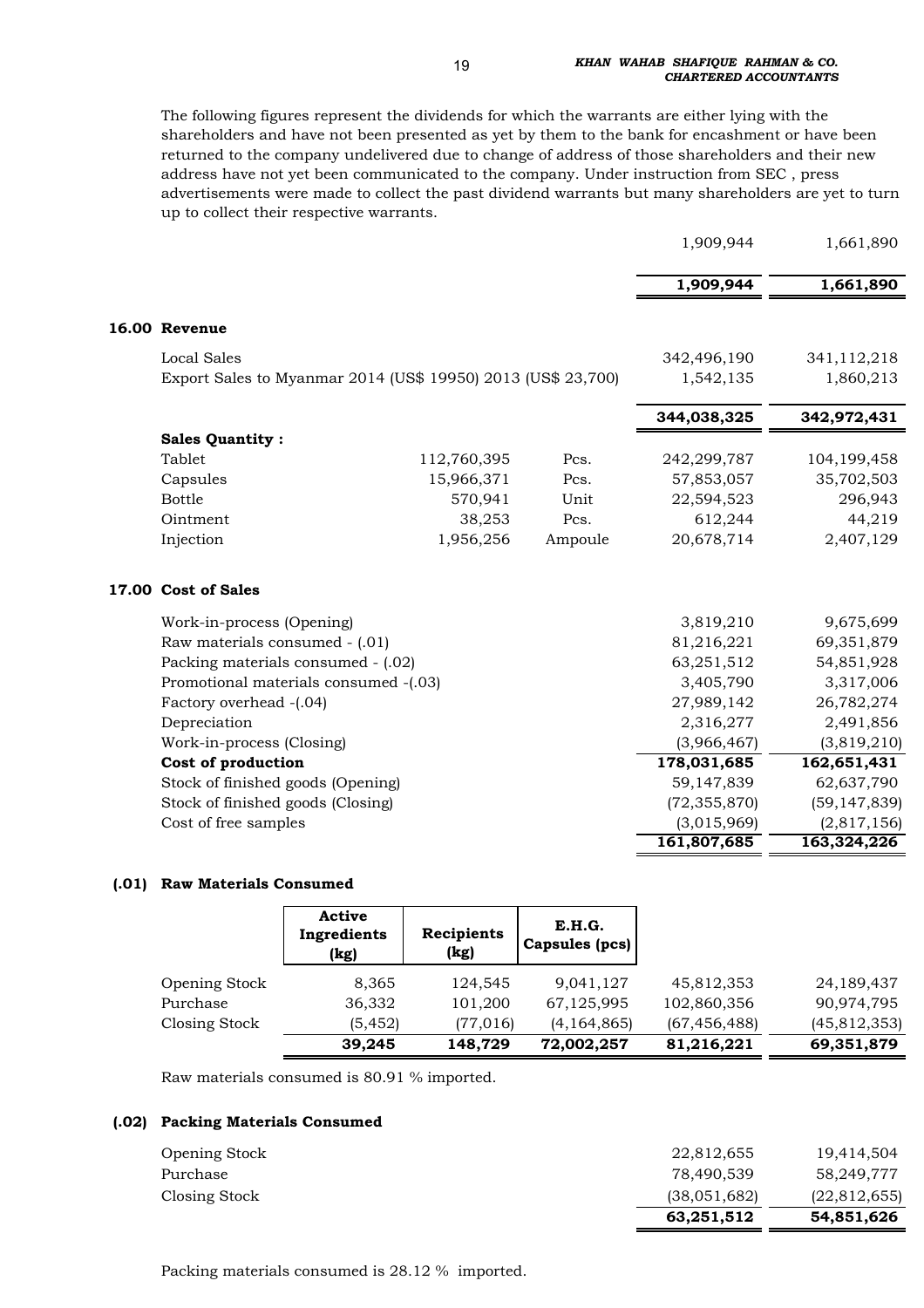Particulars in respect of quantity of each packing materials as well as value of each class of packing materials are not given as number of items as well as classes of items are large.

### **(.03) Promotional Materials Consumed**

This is made up as follows :

| Particulars   |             | <b>Amount in Taka</b> |  |
|---------------|-------------|-----------------------|--|
|               | 2014        | 2013                  |  |
|               |             |                       |  |
| Opening Stock | 1,538,809   | 3,458,548             |  |
| Purchase      | 3,447,281   | 1,397,267             |  |
| Closing Stock | (1,580,300) | (1,538,809)           |  |
|               | 3,405,790   | 3,317,006             |  |

Particulars in respect of quantity of each promotional materials as well as value of each class of promotional materials are not given as number of items as well as classes of items are large.

#### **(.04) FACTORY OVERHEAD**

|                              | 27,989,142 | 26,582,274 |
|------------------------------|------------|------------|
| Power & Fuel                 | 647,968    | 845,903    |
| Washing and laundry expenses | 32,855     | 87,143     |
| General Expenses             | 167,620    | 189,099    |
| Uniform                      | 89,387     | 156,000    |
| Newspaper and periodicals    | 1,900      | 1,986      |
| Fees and Commissions         | 280,493    | 251,100    |
| Indirect materials-Packing   | 868,946    | 619,112    |
| Telephone                    | 98,576     | 120,821    |
| Repairs and maintenance      | 996,165    | 987,233    |
| Printing and Stationery      | 217,185    | 214,215    |
| Entertainment                | 239,931    | 127,538    |
| Conveyance                   | 41,360     | 77,959     |
| Car expenses                 |            | 700        |
| Electricity, Gas and Water   | 3,646,372  | 3,449,449  |
| Overtime allowances          | 166,808    | 128,925    |
| Salary, wages and allowances | 20,493,576 | 19,325,091 |

#### **18.00 ADMINISTRATIVE EXPENSES**

| Salary and allowances      | 7,690,667 | 7,592,312 |
|----------------------------|-----------|-----------|
| Directors' Remuneration    | 6,000,000 | 4,200,000 |
| Car expenses               | 526,498   | 595,846   |
| <b>Bank Charges</b>        | 139,484   | 69,511    |
| Conveyance                 | 190,849   | 136,511   |
| Entertainment              | 397,262   | 421,241   |
| <b>Travelling Expenses</b> | 418,418   | 431,995   |
| Postage expenses           | 33,770    | 39,463    |
| Printing and Stationery    | 130,097   | 273,654   |
| Electricity, Gas and Water | 913,753   | 996,217   |
| Repairs and maintenance    | 333,904   | 595,296   |
| Telephone                  | 690,974   | 662,430   |
| Fees and commissions       | 132,140   | 82,202    |
| Membership subscription    | 95,882    | 81,882    |

| חו<br><b>dars</b> | <b>Amount in Taka</b> |      |
|-------------------|-----------------------|------|
|                   | 2014                  | 2013 |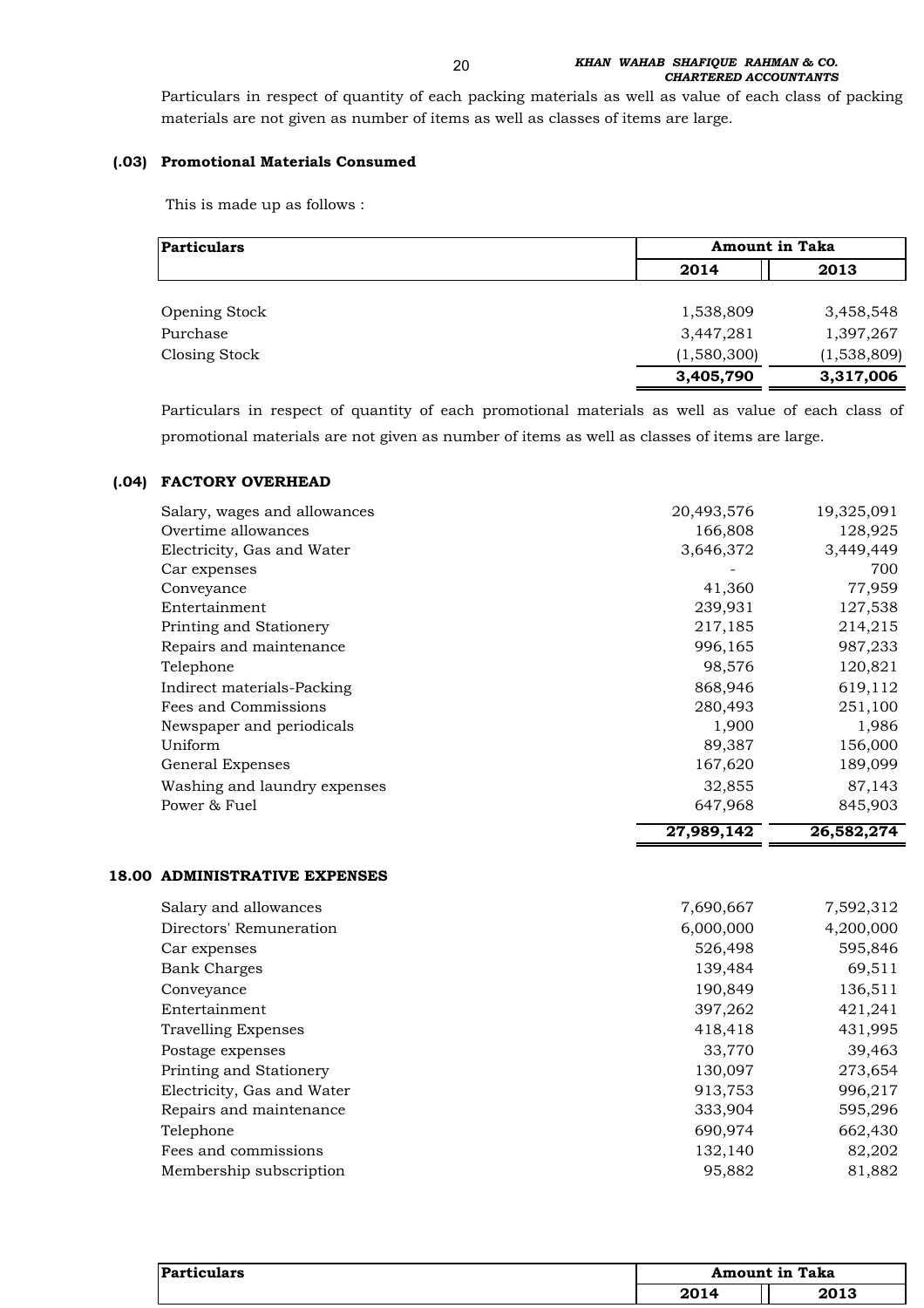21 *KHAN WAHAB SHAFIQUE RAHMAN & CO. CHARTERED ACCOUNTANTS*

| Audit fees (Statutory)         | 150,000   | 150,000   |
|--------------------------------|-----------|-----------|
| Insurance premium              | 267,946   | 265,930   |
| Legal and professional charges | 485,000   | 429,000   |
| AGM expenses                   | 187,650   | 389,200   |
| Advertisement & Publicity      | 177,218   | 106,446   |
| Depreciation                   | 1,052,952 | 1,170,279 |
|                                |           |           |

| 20,014,464 | 18,689,414 |
|------------|------------|
|------------|------------|

### **19.00 SELLING, DISTRIBUTION AND MARKETING EXPENSES**

|                                          | 18,618,446              | 14,414,988              |
|------------------------------------------|-------------------------|-------------------------|
| Interest on WPPF                         | 491,009                 | 213,457                 |
| Interest on Overdraft                    | 18, 127, 437            | 14,201,531              |
| 21.00 FINANCIAL EXPENSES                 |                         |                         |
|                                          |                         |                         |
|                                          | 1,027,204               |                         |
| Interest income on FDR                   | 1,027,204               |                         |
| 20.00 NON-OPERATING INCOME               |                         |                         |
|                                          | 132,860,435             | 134, 101, 621           |
| Export expenses                          | 82,300                  | 80,000                  |
| Free Sample                              | 4,832,746               | 4,303,068               |
| Delivery expenses                        | 19,071,060              | 19,471,039              |
| Delivery Van expenses                    | 632,336                 | 889,599                 |
| Meeting/Conference/Training expenses     | 1,785,182               | 1,703,348               |
| General expenses                         | 76,900                  | 8,108                   |
| Medical expenses                         | 3,571                   | 200                     |
| Market Development Expenses              |                         | 4,500                   |
| Legal and professional charges           |                         | 5,300                   |
| TA/DA of MR and others                   | 13,046,732              | 16,199,951              |
| Fees and commissions                     | 32,440                  | 32,080                  |
| Electricity, Gas and Water               | 409,169                 | 357,970                 |
| Security expenses                        | 12,400                  | 15,340                  |
| Telephone                                | 943,122                 | 1,157,352               |
| Repairs and maintenance                  | 506,999                 | 503,656                 |
| Printing and Stationery                  | 632,190                 | 673,963                 |
| Postage expenses                         | 64,058                  | 31,268                  |
| Entertainment                            | 308,547                 | 327,607                 |
| Conveyance                               | 357,593                 | 319,173                 |
| Bank charges                             | 888,877                 | 1,086,602               |
| Car expenses                             | 133,400                 | 146,093                 |
| Rent, rates and taxes                    | 3,618,687               | 3,350,910               |
| Salary and allowances<br>Incentive Bonus | 83,356,326<br>2,065,800 | 81,518,486<br>1,916,008 |
|                                          |                         |                         |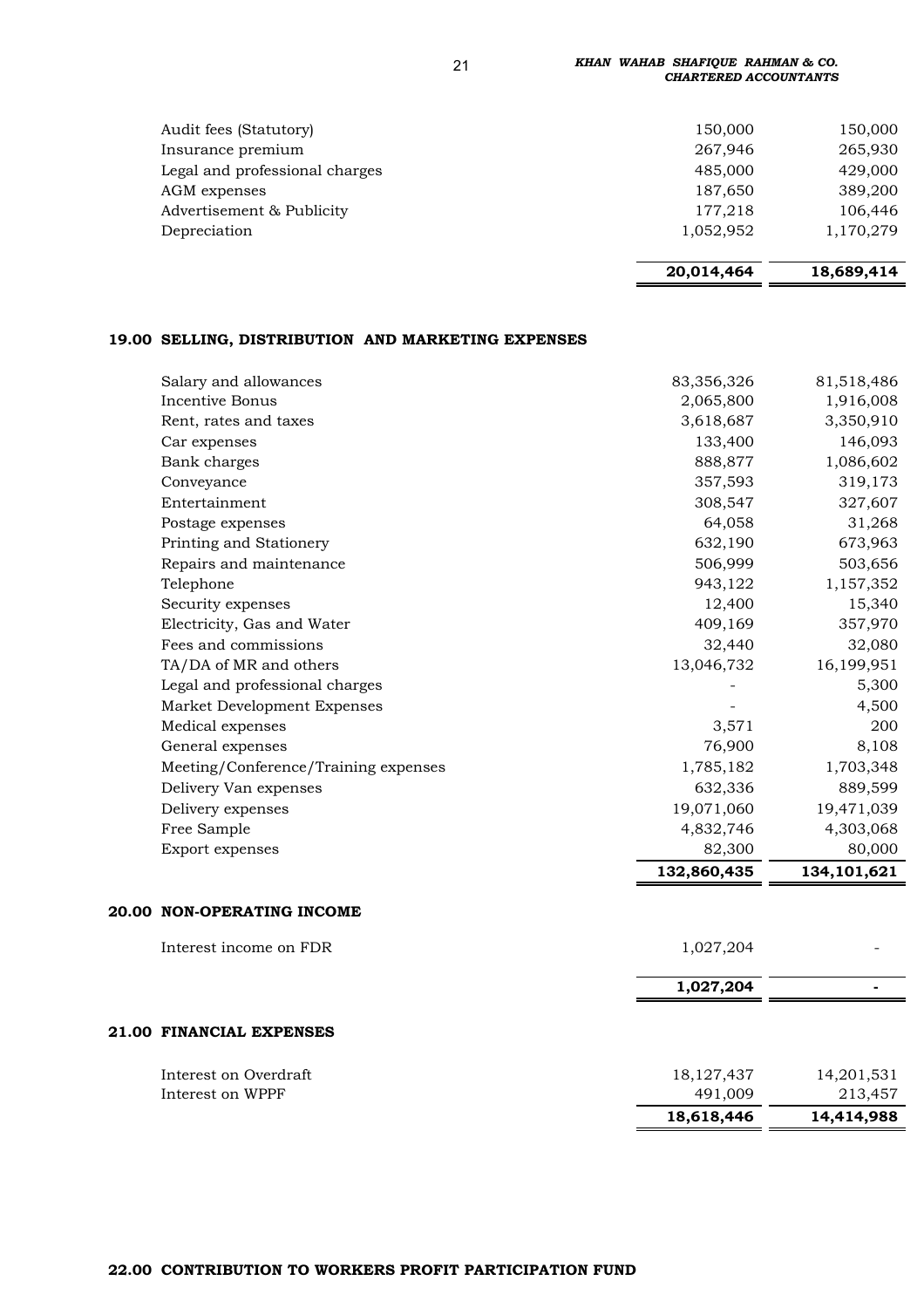This represents 5% of net profit before charging the contribution for the year provided as per provisions of the Companies Profit (Workers Participation) Act, 1968 and is payable to workers as defined in the said Act.

#### **23.00 EARNING PER SHARE (EPS)**

This is made up as follows :

| <b>Particulars</b>                                                                                                                   |            | <b>Amount in Taka</b> |  |
|--------------------------------------------------------------------------------------------------------------------------------------|------------|-----------------------|--|
|                                                                                                                                      | 2014       | 2013                  |  |
| Earning attributable to the Ordinary Shareholders<br>(Net profit after tax)                                                          | 7,523,172  | 7,900,375             |  |
| Weighted average number of Ordinary shares outstanding<br>during the year                                                            | 2,400,000  | 2,400,000             |  |
| Earnings Per Share (EPS)/EPS for 2013 has been restated                                                                              | 3.13       | 3.29                  |  |
| 24.00<br><b>NET ASSETS VALUE (NAV)</b>                                                                                               |            |                       |  |
| <b>Net Assets</b>                                                                                                                    | 58,102,626 | 53,579,454            |  |
| Weighted average number of Ordinary shares-                                                                                          |            |                       |  |
| outstanding during the year                                                                                                          | 2,400,000  | 2,000,000             |  |
|                                                                                                                                      | 24.21      | 26.79                 |  |
| 25.00 NET OPERATING CASH FLOW PER SHARE                                                                                              |            |                       |  |
| Cash flows from net operating activities as per Statement of<br>Cash flows<br>Weighted average number of Ordinary shares outstanding | 37,190,903 | 2,124,461             |  |
| during the year                                                                                                                      | 2,400,000  | 2,000,000             |  |
|                                                                                                                                      |            |                       |  |
|                                                                                                                                      | 15.50      | 1.06                  |  |

#### **26.00 THIS REPRESENTS GAIN/(LOSS) ON SALES OF THE FOLLOWING FIXED ASSETS**

| Cost                                                  |                          |            |
|-------------------------------------------------------|--------------------------|------------|
| Transport and Vehicales                               |                          | 600,000    |
| Less: Accumulated Depreciation                        | $\overline{\phantom{0}}$ | (540, 944) |
| Written down value                                    |                          | 59,056     |
| Sale proceeds of above fixed assets                   | $\qquad \qquad$          | 560,000    |
| Total gain/ (loss) on sales of fixed assets           |                          | 500,944    |
| Gain on sale of Asset has been shown as Other Income. |                          |            |

#### **27.00 APPROPRIATION DURING THE YEAR**

In accordance with BAS 1 "Presentation of Financial Statements", the appropriations for the year other than proposed dividend for 2014 are reflected in the statement of changes in equity.

The net profit for the year carried forward in the balance sheet will be applied for payment of this year's dividend proposed by the board of directors @ 28% Cash dividend and will be accounted for in the accounts as and when approved by the shareholders in the annual general meeting. The total amount of proposed dividend for the year 2014 is Tk. 6,720,000/=.

#### **28.00 PAYMENT/PERQUISITES TO DIRECTORS AND OFFICERS**

**Managing Director**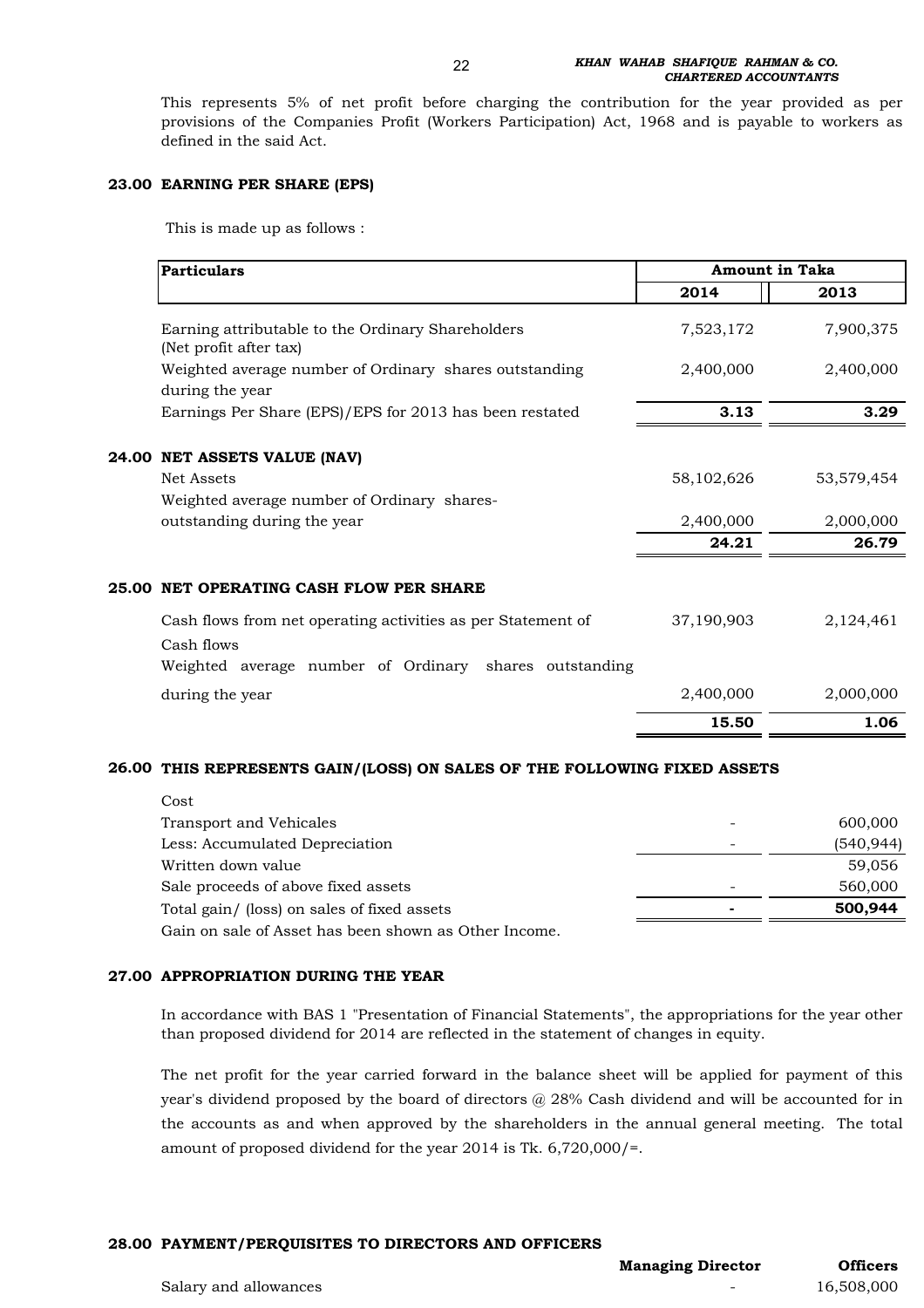#### 23 *KHAN WAHAB SHAFIQUE RAHMAN & CO. CHARTERED ACCOUNTANTS*

| Remuneration<br>Bonus<br>Entertainment allowance | 5,280,000<br>$\overline{\phantom{0}}$<br>720,000 | $\overline{\phantom{0}}$<br>6,217,000 |
|--------------------------------------------------|--------------------------------------------------|---------------------------------------|
|                                                  | 6,000,000                                        | 22,725,000                            |

The rate of Board meeting attendance fee per meeting per member is Tk.750 but no fees were drawn by the directors during the year under review.

No amount of money was spent by the Company for compensating any member of the Board, other than the managing director, for rendering special services.

#### **29.00 NATURE OF SECURITY OF SHORT TERM CREDIT FACILITY**

The loan is secured against hypothecation on stocks, fixed assets, land and all other usual charge documents.

#### **30.00 PLANT CAPACITY AND CAPACITY UTILISATION**

|                           | On single shift basis  |                             |                                               |  |
|---------------------------|------------------------|-----------------------------|-----------------------------------------------|--|
| <b>Products</b>           | Production<br>capacity | <b>Actual</b><br>production | <b>Remarks</b>                                |  |
| Tablet group (Pcs)        | 126,000,000            | 145,878,013                 | Due to overtime work for<br>increasing demand |  |
| Capsule group (Pcs)       | 120,960,000            | 1,865,167                   | As per market demand                          |  |
| Suspension group (Phials) | 2,160,000              | 1,013,726                   | $-do-$                                        |  |
| Injectable (Ampoules)     | 10,368,000             | 2,174,304                   | $-do-$                                        |  |

#### **31.00 Credit Facility - Others**

There was no general nature of credit facilities available to the company under any contract, other than trade credit available in the ordinary course of business and not availed of as on 31.12.2014.

#### **32.00 Contingent Liability**

An amount of Tk. 4,230,055/= has not been charged in the statement of comprehensive income as interest expenses against 4th quarter of bank loan of NBP due to a writ petition has been filed with high-court as well as the bank has not charged in the respective loan statement.

Except the fact stated above there was no significant contingent liability as on December 31, 2014.

#### **33.00 Capital Expenditure Commitment**

There was no capital expenditure contracted but not incurred or provided for at December 31, 2014.

There was no material capital expenditure authorised by the Board but not contracted for at December 31,2014.

| 34.00 Payments made in Foreign currency | 2014       | 2013       |
|-----------------------------------------|------------|------------|
| Import of Raw material                  | 65,740,371 | 65,060,133 |
| Import of Packing material              | 17,872,062 | 22,876,782 |

No other expenses including royalty, technical expert and professional advisory fees, interest etc. was incurred or paid in foreign currencies except as stated above.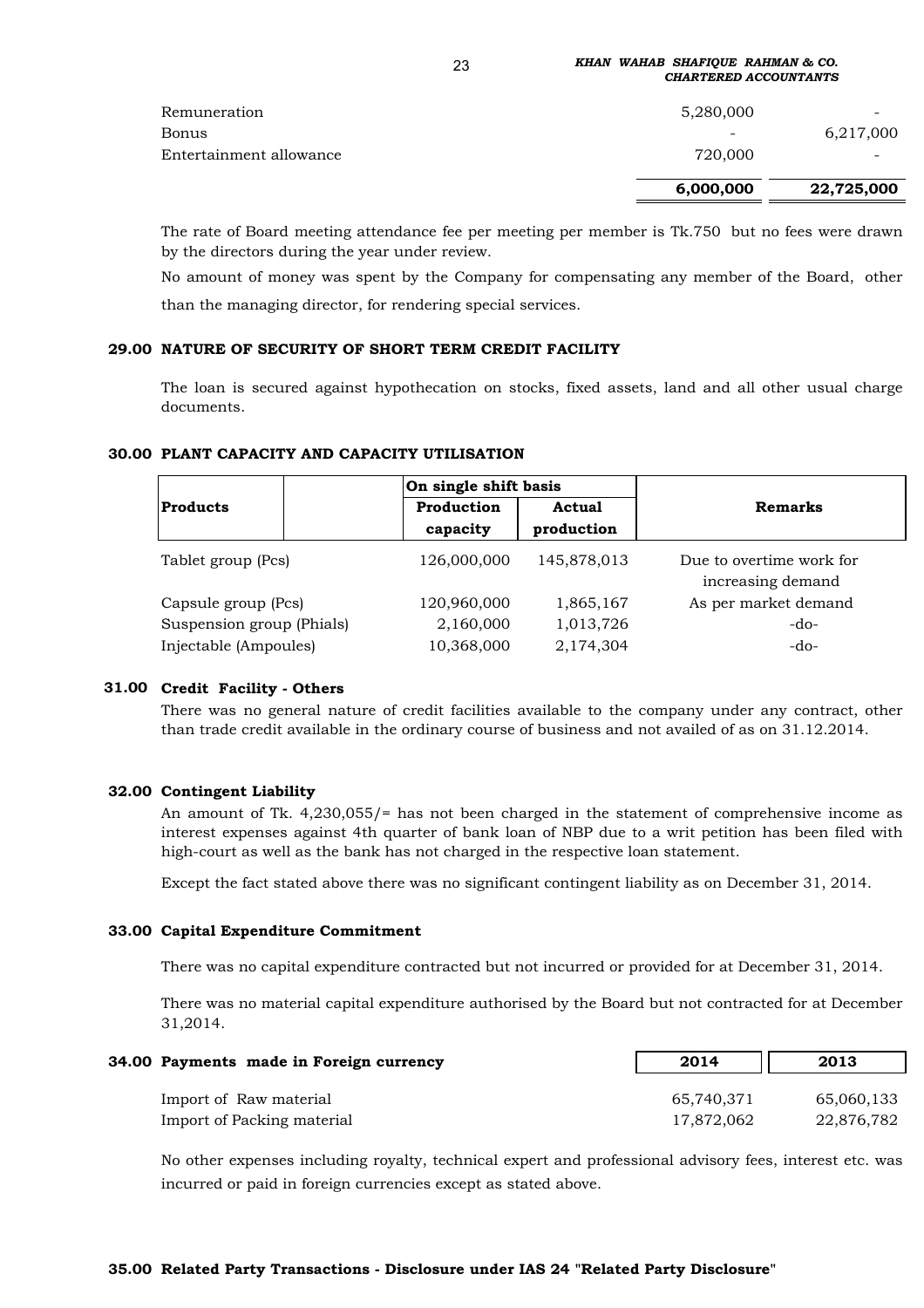During the year under review, the company carried out transactions with Mr. Aziz Mohammad Bhai, Chairman, of the company, amount payable at the year end against above transactions was Tk. 8,437,196/= which is included in liabilities for other finance.

A sum of Tk. 35,05,230 payable to Olympic Industries Ltd. as on 31.12.2014 is included in trade & other payable.

A sum of Tk. 12,670,552 and 97,986 are due from Bengal Steel Works Ltd. and Ambee Films Ltd. accordingly.

#### **36.00 Foreign Currency Earned**

A sum of Tk.1,542,135/= ( equivalent to US\$ 19,950) was earned/received by the Company in foreign Currency during the year under review against export of Medicine to Myanmar.

#### **37.00 Comparative Figures**

Certain comparative figures have been reclassified from statements previously presented to conform to the presentation adopted during the year ended 31 December 2014.

#### **38.00 Approval of the Financial Statements**

These financial statements were authorized for issue in accordance with a resolution of the Company's board of directors on 10 May, 2015.

#### **39.00 Post Closing Events**

Following events have occurred since the balance sheet date:

(a) Subsequent to the balance sheet date, the Board of Directors recommended 28% (twenty eight percent) cash dividend i.e Taka 2.8/- (two and eight) per share which will be recognized in the accounts as and when approved by the shareholders in the Annual General Meeting.

(b) Except the fact stated above, no circumstances have arisen since the balance sheet date which would require adjustment to, or disclosure in, the financial statements or notes thereto.

**(Naureen Aziz Mohammad Bhai) (Nurjehan Hudda) (A. K. M. Khairul Aziz) Managing Director**

 **Director Chief financial officer**